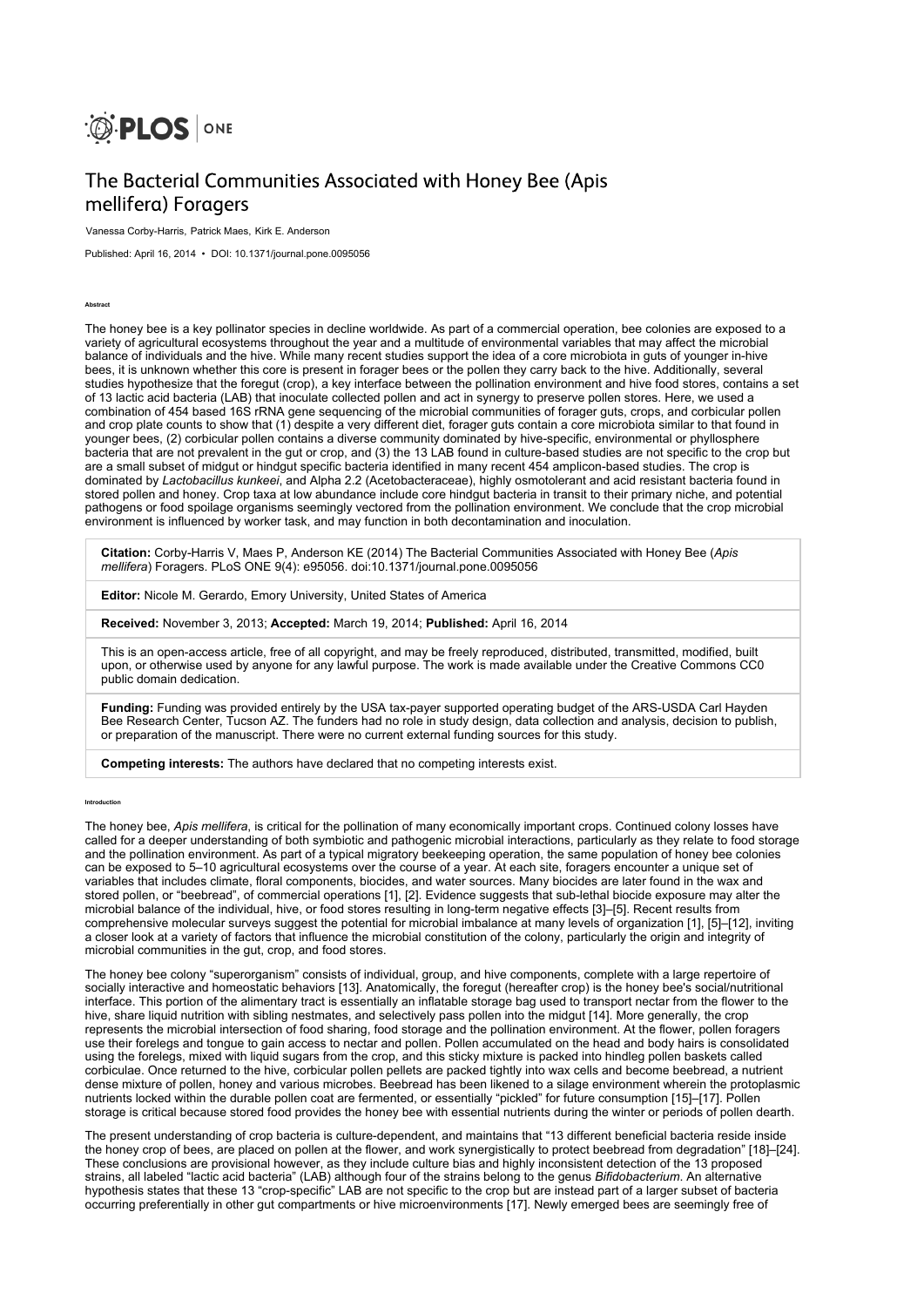bacteria, and appear to acquire their core hindgut bacteria from the hive environment, food stores, or older individuals [17], [25]. Combined with the fact that honey bees are constantly swapping food via oral trophallaxis [26], bacteria evolved to occupy the midgut, hindgut or food storage niche would likely occur with some frequency in the crop of most bees.

Recent non-culture based investigations of the honey bee microbiome have focused on bees captured from within the hive, sampling either the entire alimentary tract, or only the midgut and hindgut [25], [27]–[35]. Less attention has been paid to the microbial diversity of foraging bees, food stores and the pollination environment. Independent findings from solitary and social pollinators suggest that both potentially pathogenic and beneficial microbes are regularly vectored from the pollination environment or floral sources [7], [36]–[39]. Some sources of floral nectar contain bacteria similar to those found in the stored food or hive materials of honey bees, suggesting that the crop acts as a "semi-permeable filter", a selective environment wherein particular bacteria can survive to be vectored between floral and hive environments [17], [40]–[50].

Here we investigate the crop and gut microbial diversity of returning pollen foragers and the corbicular pollen they collected using 454 amplicon assays of the 16S rRNA gene. To determine the origin of the bacterial communities on inbound pollen, we compare forager gut and corbicular pollen communities for two seasonal time points in the same geographic location. We also test the hypothesis that bacteria associated with the honey bee crop and placed on corbicular pollen are composed of the 13 putative core crop bacteria. We compare our results for known pollen foragers with past studies of gut microbial communities of typically younger in-hive bees.

#### Methods

### Ethics Statement

All colonies were sampled from apiaries located at the USDA Carl Hayden Bee Research Center in Tucson AZ. Our field collections did not involve endangered or protected species and no specific permissions were required because the study was conducted by USDA employees.

### Bee samples and DNA preparation

Pollen foragers were collected in the fall (3 December 2012) and spring (20 March 2013) from two colonies housed side by side in the same apiary at the USDA Carl Hayden Bee Research Center in Tucson, Arizona. In December, the availability of pollen sources had decreased and the colonies had ceased brood rearing and were storing pollen for the winter. In contrast, colonies were actively brood rearing in March, collecting pollen from a variety of different plant sources and quickly converting this pollen into new brood. For each colony collection, the hive entrance was blocked and returning pollen foragers were collected in less than 5 minutes per hive. In both the spring and fall, fourteen individual pollen foragers per colony were captured with sterile soft forceps, placed in sterile Falcon tubes, and chilled on ice. Pollen loads were removed from both corbiculae (i.e., pollen baskets) before dissecting each bee's GI tract, containing the entire length of the alimentary tract from the crop through to the rectum. To compare crop and corbicular pollen diversity, additional pollen foragers were sampled similarly in the spring from 14 different colonies in the apiary. Initial samples composed of individual crops produced negligible template DNA and inconsistent PCR products. Thus, the crops and corbicular pollen of ten pollen foragers per colony were pooled, yielding 14 libraries composed of 10 crops each, and 14 libraries composed of the associated corbicular pollen from those same 10 foragers (10 foragers×2 legs=20 corbicular loads per library).

Total genomic DNA was extracted from individual GI tract samples, pooled crop samples, and pooled and individual corbicular pollen samples. Prior to DNA extraction, gut and crop samples were processed similarly by bead beating the tissue for 30 sec in a sterile 2 mL centrifuge tube containing 350 µl of 0.5 mm silica beads and 1.5 ml TE/Triton × lysis buffer (20 mM Tris-HCl, 2 mM EDTA, 1.2% Triton X-100, pH 8.0). The supernatant was transferred to a new 1.5 ml centrifuge tube and centrifuged for 30 minutes. The supernatant was removed and 180 µl TE/Triton × lysis buffer (20 mM Tris-HCl, 2 mM EDTA, 1.2% Triton X-100, pH 8.0; 20 mg/ml lysozyme added immediately before use) was added. Upon removal from the bee, corbicular pollen was added to 1.5 ml of TE/Triton × buffer (20 mM Tris-HCl, 2 mM EDTA, 1.2% Triton X-100, pH 8.0) and vortexed for 5 minutes. Each sample was briefly centrifuged at low speed and the supernatant was transferred to a new 2 ml bead beating centrifuge tube where it was centrifuged for 10 minutes on high to pellet the bacterial cells. This wash cycle was repeated 4 times to maximize the amount of bacterial detachment from the pollen grains. After the final wash cycle 350 µl of 0.5 mm silica beads were added to the 2 ml tube and bead beaten for 30 sec. The supernatant was then transferred to a new 1.5 ml centrifuge tube and centrifuged for 30 minutes. The supernatant was removed and 180 µl TE/Triton × lysis buffer (20 mM Tris-HCl, 2 mM EDTA, 1.2% Triton X-100, pH 8.0; 20 mg/ml lysozyme added immediately before use) was added. Samples in lysis buffer were then subjected to genomic DNA extraction using the GeneJet Genomic DNA Purification Kit (Fermentas) following the protocol for gram-positive bacteria.

#### PCR and pyrosequencing

The V1-V2 region of the 16S rRNA gene of the samples was PCR amplified using universal 16S rRNA primers fitted with 454 FLX Titanium adapter sequences (27F 5′-CCATCTCATCCCTGCGTGTCTCCGACTCAG-NNNNNNNNNN-agagtttgatcctggctcag -3′; 338R: 5′- CCTATCCCCTGTGTGCCTTGGCAGTCTCAG-tgctgcctcccgtaggagt -3′; uppercase letters denote the adapter sequences, N's indicate library-specific barcodes, lowercase letters indicate universal 16S rRNA primers). Amplicons were sequenced using Roche 454 GS FLX Titanium sequencing.

#### Pyrotagged sequence analysis

Sequences were processed using mothur v.1.26.0 [51]. Sequences in the.sff files were quality filtered using the trim.flows command (minflows = 360, maxflows = 720) and all sequences less than 150 base pairs (bp) with more than 2 base mismatches to the 27F primer sequence or 1 mismatch to the 10 bp pyrotag after trimming were eliminated using the trim.seqs command. Pyrotags were removed and the sequences were aligned to Silva SSURef database (v102) using the align.seqs command. Sequences that started after the 27F sequence or that were shorter than the 98% of the sequences were eliminated using the screen.seqs command. Sequences that were within 1% similarity were clustered together using the pre.culster command. Chimeras were removed using UCHIME [52] and any sequences that were of mitochondrial, chloroplast, Archaeal, Eukaryote, or unknown origin were removed. The sequence libraries were then concatenated and aligned as described above. A distance matrix was constructed for the aligned sequences using the dist.seqs command and the default parameters. Sequences were then binned into operational taxonomic units (OTUs) based on 97% sequence similarity. It should be noted that our investigation did not warrant a single experiment-wide cutoff for delineating taxonomy. Honey bee gut taxonomy has been refined by many recent papers [28] –[35], but there is far less taxonomic information concerning bacterial communities associated with the hive or general pollination environment. Representative sequences from each 97% OTU were characterized in two ways. First, these sequences were classified with the RDP Naïve Bayesian Classifier using a manually constructed training set that contained sequences from the greengenes 16S rRNA database (version gg\_13\_5\_99 accessed May 2013), the RDP version 9 training set, and all full length honey bee associated gut microbiota listed in NCBI (accessed July 2013) trimmed to the V1-V2 region of the 16S rRNA gene. Next, representative OTU's classified by RDP were then subject to a BLAST query using the NCBI nt database, taking the hit with the lowest e-value less than or equal to 1×10<sup>-10</sup>. Any remaining sequences that were of chloroplast or mitochondrial origin were removed as well as sequences classified with less than 100% confidence at the Phylum level using the RDP Naïve Bayesian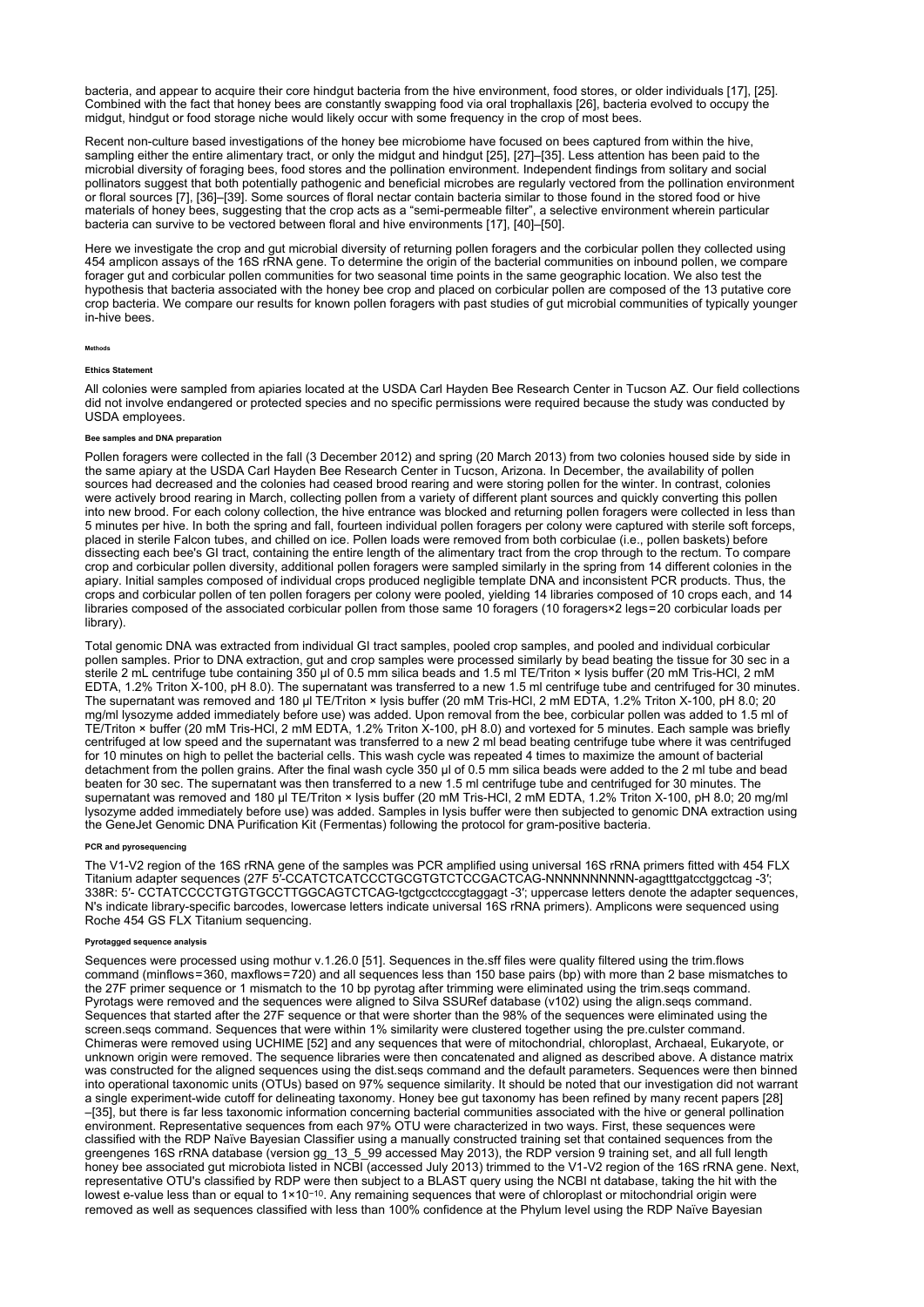Classifier [53]. Rarefaction curves were generated for each of the libraries using the rarefaction.single command. For sample types that were completely or near completely sampled (according to the rarefaction curves generated), individual libraries were pooled by sample type (i.e., fall guts or spring guts) and Chao estimates of species richness and Good's estimate of coverage were determined using the summary.shared command.

### Data accessibility

Sequences can be found in the NCBI Sequence Read Archive (SRA) under accession number SRP035369. Table S1 links the pyrosequencing barcodes to each library consisting of gut, crop or corbicular pollen samples from individual bees or bees pooled by colony.

### Analyses of crop- and gut-associated "lactic acid bacteria" (LAB)

The present paradigm claims that the crop contains 13 strains of "Lactic Acid Bacteria" (LAB; 9 Lactobacillus spp., 4 Bifidobacterium spp.) that are core to the crop, that the bee deposits on corbicular pollen at the flower, and that act in synergy to preserve beebread [18]–[24]. An alternate hypothesis is that most of LAB found in the cr We tested these conflicting hypotheses in two ways. First, we conducted a BLAST search using full-length sequences of the 16S rRNA gene from these 13 LAB as query sequences and the sequences found in the fall gut, spring gut, and spring crop libraries. The BLASTn algorithm was used (-task=blastn) and successful hits were those with an e-value≤1×10<sup>–10</sup> and 100% sequence identity for the length of the alignment. Tallies were taken to determine the number of 100% hits to the 13 LAB to determine whether these bacterial strains could be present in our samples and whether they were more prevalent in the crop than the guts. The majority of sequences that were significant hits to these 13 LAB matched the Lactobacillus spp. but the number of Bifidobacterium spp. hits was negligible (see Results). We next constructed a phylogeny to examine the similarity of the Lactobacillus sp. isolated from the pooled crops and individual guts of spring or fall bees amongst themselves and to known sequences of Lactobacillus spp. A sequence database was constructed using 16 Lactobacillus OTUs from the present study, 9 putative crop-specific Lactobacillus sequences, and 27 published full-length Lactobacillus sp. 16S rRNA sequences as a reference. These published full-length sequences, and the sequences identified as *Lactobacillus* spp. in the present study were aligned using Muscle v3.8.31 [54] and manually edited for quality using BioEdit [55]. The alignment was then cropped to include only the V1/V2 region, and gaps were eliminated, leaving 272 positions in the final alignment. A Neighbor-Joining phylogeny was built using MEGA version 5 [56] and 500 bootstrap replicates. The analysis included 52 nucleotide sequences and all codon positions were included. Rate variation among sites was modeled with a gamma distribution. We used this phylogeny to illustrate whether the cropassociated bacteria were distinct from the gut-associated bacteria found in this and other studies.

#### Crop plate counts

We determined by direct plate count the number of bacteria in the crops of bees performing different tasks because (1) there are stark differences concerning the predicted number of bacteria in the crop as defined in the literature [18], [22], [25], and (2) we experienced consistent difficulties extracting sufficient quantities of bacterial DNA and/or performing PCR amplification of crop bacteria from individual crops. Combined with the reliable amplification of the positive PCR control (previously verified Apis mellifera gut sample), this indicated relatively low numbers of bacterial cells in crop samples. In-hive nectar processors, nurse bees, general foragers, and pollen foragers were collected in the spring of 2012 from a three frame observation hive separate from the colonies used to gather the pyrosequencing data. In-hive nectar processors were defined as bees that made 5 consecutive visits to stored honey in the hive. Nurses were bees that made 5 consecutive visits to developing larvae. General foragers were bees returning from flights that did not have pollen in their pollen baskets, and pollen foragers had pollen loads in their corbiculae. Individuals were collected into sterile Falcon tubes on wet ice and brought to the lab for immediate dissection. The crops of 12 nectar processors and 12 nurse bees were dissected and their contents were recorded (full, empty, or half full). Most of the nectar processors' crops were empty and most of the nurse crops were full so for consistency only these samples were used in the analysis (nectar processors N=9, nurses N=10). The crops of 12 general foragers and 12 pollen foragers were dissected and weighed. Each crop was homogenized in 1 ml of physiological saline and 100 µl was plated onto deMan-Rosaga-Sharp (MRS) and Tryptic-Soy agar (TSA) plates and placed in aerobic or microaerophilic (5% CO $_2$ ) conditions at 35°C for 24 h. Counts of the number of colony forming units (CFUs) per plate were made and, where appropriate, the log number of CFUs per gram of crop was calculated to compare to other studies [47], [57]. Comparisons were made between CFUs growing in aerobic versus microaerophilic conditions for each media type or between the CFUs growing on MRS versus TSA plates incubated in similar environmental conditions.

### Results

# Reads analyzed and taxa generated

A total of 1,616,883 reads were generated across the six sample types and 1,452,224 reads remained after the initial quality trimming (Table 1). On average, 1.4% of these reads were chimeric and were removed. There were large differences among sample types in the number of reads that were chloroplast in origin (cpDNA). Of the gut and crop samples, an average of 2.6% of the remaining non-chimeric reads were cpDNA, while 87% of the corbicular pollen reads were cpDNA. This cpDNA contamination resulted in drastically different average read numbers for the crop and gut libraries compared to the corbicular pollen libraries. A total of 812 operational taxonomic units (OTUs) were resolved across the six sample types at the 97% level of similarity (Table S2). BLAST results from the NCBI nucleotide database were in complete agreement with the RDP classifier result, which suggested that the RDP classification was adequate for grouping the taxa as gut microbiota or otherwise as presented in the tables and figures. Rarefaction curves generated for each sample type and library show that the diversity of the crop and gut samples was completely or near completely sampled, the diversity of the spring corbicular pollen samples was not completely sampled, and the diversity of the fall corbicular pollen samples was near completely sampled (Table S2, Fig. S1). Chao estimates of species richness and coverage were calculated for the four sample types that were completely or near completely sampled (i.e., the crop, fall guts, spring guts, and fall corbicular pollen). Coverage was above 99% for all four sample types and the richness of the fall corbicular pollen was significantly greater than the fall guts, spring guts, and spring crops, which all had comparable species richness (Table 2).

| ****   | <b>Name of</b><br>substrate | <b>Total libraries</b> | <b>M<sup>A</sup> Initial</b><br>reads | N after quality<br>trimmina | <b>By children and</b> | N what coDNA <sup>*</sup><br>removed | % GACINA       | N after manual<br>culling" |
|--------|-----------------------------|------------------------|---------------------------------------|-----------------------------|------------------------|--------------------------------------|----------------|----------------------------|
| ü      | corbicular pollen           | w                      | 205,365                               | 257,632                     | 0.23                   | 58,218                               | $\overline{z}$ | 33,284                     |
| tа     | <b>GUTS</b>                 | w                      | 251,856                               | 229,508                     | 0.24                   | 228,563                              | 0.17           | 191,017                    |
| spring | corbicular pollers          | $\overline{16}$        | 288,311                               | 219,828                     | 0.12                   | 30,680                               | $\mathbf{m}$   | 5,428                      |
| spring | guts                        | w                      | 206,257                               | 267,826                     | 64                     | 249,893                              | 011            | 143, 448                   |
| sering | contributer pollen.         | 1P.                    | 245,430                               | 216,636                     | 0.10                   | 9.175                                | w              | 4,879                      |
| spring | over                        | w                      | 347,634                               | 221,211                     | 1.5                    | 201,122                              | 73             | 195,264                    |

Table 1. Summary of pyrotagged sequence processing. doi:10.1371/journal.pone.0095056.t001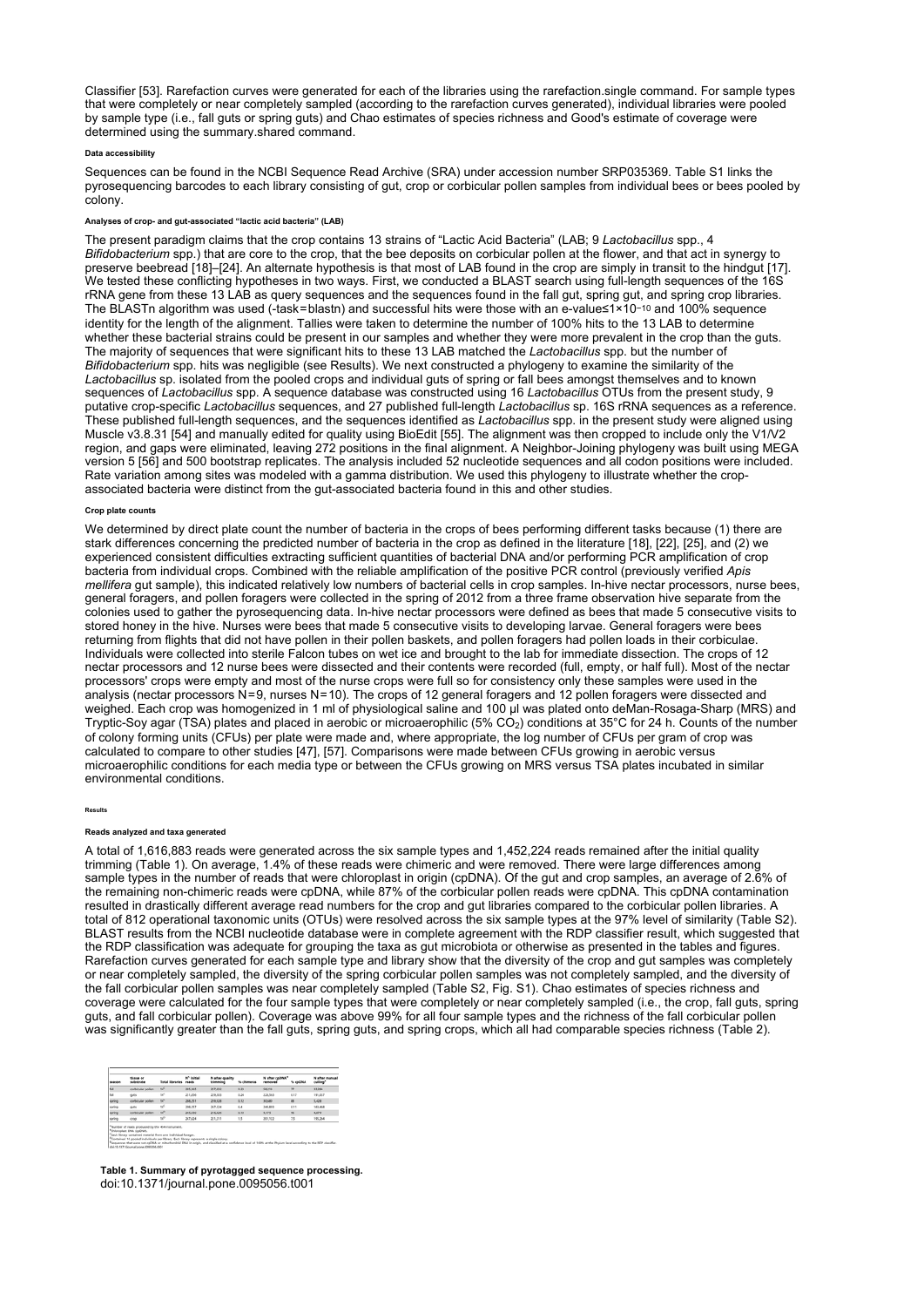| Sample type            | <b>OTVs</b> | Good's Coverage | Chao estimate of species richness | vo*    | HO <sup>+</sup> |
|------------------------|-------------|-----------------|-----------------------------------|--------|-----------------|
|                        |             |                 |                                   |        |                 |
| Fall corbicular pollen | 630         | 0.994           | 813.82                            | 753.99 | 902.52          |
| Fall guits             | 82          | 0.999           | 130.33                            | 100-91 | 305,49          |
| Spring guts            | as.         | 0.999           | 99.44                             | 90.15  | 125.46          |
| Spring crops           | 116         | 0-996           | 1/05/05                           | 135,87 | 209.26          |

Table 2. Estimates of species richness and coverage for adequately sampled libraries. doi:10.1371/journal.pone.0095056.t002

Venn diagrams comparing the fall gut, spring gut, and spring crop libraries showed that 30 OTUs were shared among all sample types and 70 were specific to the crop (Fig. 1). Moreover, the shared sequences comprised 99.6%, 99.9%, and 96.1% of the fall gut, spring gut, and spring crop sample types, respectively (Fig. 1). The majority of these shared sequences are considered core gut bacteria. Crop-specific taxa were comprised mostly of singletons or OTUs with few sequences (4.16±9.42 s.d. sequences per crop-specific OTU; Table S2). The most abundant OTU found only in the crop contained just 72 sequences and was closely related to Peptoniphilus sp., a gram-positive anaerobic coccus that has been found in both floral nectar and on the surface of honey bees [58].



### Figure 1. Bacterial taxa shared among the pyrosequencing libraries from the gut and crop samples.

Libraries were pooled by sample type (fall gut, spring gut, spring crop) and the number of OTU's (in bold) was defined based on ≥97% sequence similarity. The number of sequences in each of the gut and crop sample sets was calculated for each OTU and the percentage of sequences in each sample type that was either shared among sample sets or unique to a particular sample set was calculated. For example, the 70 OTU's unique to the spring crop samples account for only 0.15% of the total spring crop sequences, while the 30 OTU's shared among all sample sets includes 96.1% of all spring crop sequences.

doi:10.1371/journal.pone.0095056.g001

The majority of the fall gut (94%) and spring gut (99%) sequences were comprised of core gut bacteria (Figs. 2 and 3). The entire core gut microbiota (Acetobacteraceae (Alpha 2.1), Lactobacillus sp. (Firm 4), Lactobacillus sp. (Firm 5), Frischella perrara (Gamma 2), Gilliamella apicola (Gamma 1), Snodgrassella alvi (Beta), and a honey bee associated Bifidobacterium sp. [30], [59], [60]) was represented to some degree in at least one of the sample groups. Compared to previous studies of in-hive bee guts employing a similar approach [25], [32], [33], we observed more Alpha 2.1 (Table 2; fall guts: 8.5%, spring guts: 2.0%), and more S. alvi sequences (Table 3; fall guts: 14.5%, spring guts: 13.8%). Only two F. perrara sequences were observed across all sample types (Table 3; fall guts: 0.0005%, spring guts: 0.0006%). Twenty percent of the sequences found in the crop were previously defined as core gut microbiota (Figs. 2 and 3). There was some variation among individuals' guts in the degree that the core was represented (Fig. 3). Most guts were comprised almost entirely of core gut taxa, but this core was less abundant in a few individuals. Where the core taxa did not dominate the whole gut, the remainder of the library was comprised of sequences belonging to the Enterobacteriaceae, Pseudomonadales, or Alpha 1, a relative of Bartonella spp. identified previously from bees (Fig. 3).



### Figure 2. Relative abundances of bacterial groups from each sample type.

Libraries (individuals or colonies) were pooled by sample type and the number of sequences belonging to each taxon relative to the total number of sequences in that sample type was determined. Black boxes around portions of each bar denote core gut bacteria. Asterisks (\*) denote pooled colony samples, and total reads post filtering are displayed to the right of each sample type.

doi:10.1371/journal.pone.0095056.g002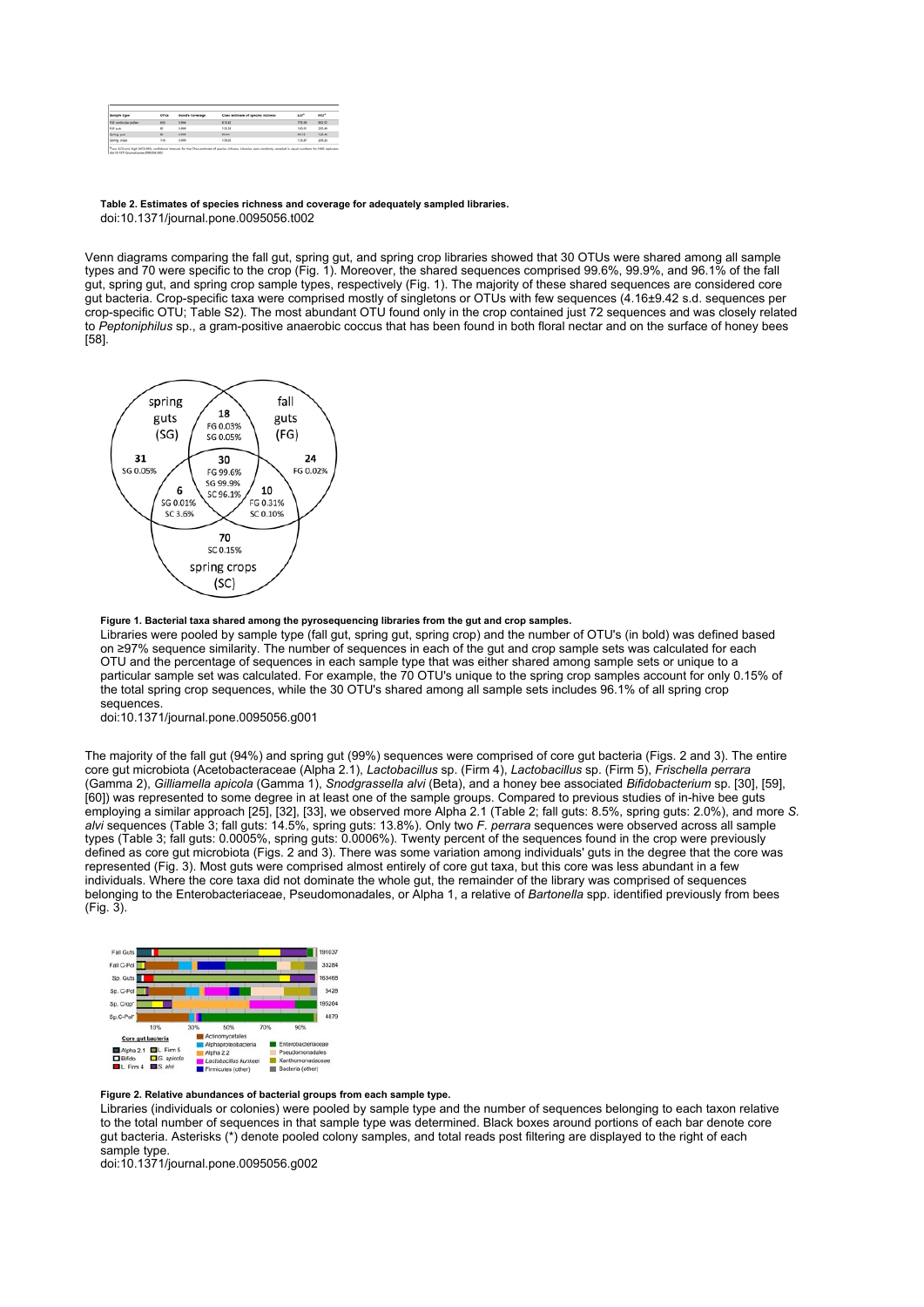

### Figure 3. Relative abundances of bacterial groups within each individual library by sample type.

Color key is the same as figure 2. In the left column, corbicular pollen libraries were derived from the same bee(s) depicted in the adjacent alimentary tract column. Bars indicated by "A" each denote 10 pooled spring crops and associated corbicular pollen from 14 pooled colony samples; bars within "B" are 14 individual forager guts and their associated corbicular pollen sampled from a single colony in spring, and "C" is 14 individual forager guts and their associated pollen sampled from a single colony in fall. Black boxes around portions of each bar denote the core gut bacteria, and each bar represents a library flanked by its total read number.

doi:10.1371/journal.pone.0095056.g003

| Study                       | Ske <sup>t</sup> | <b>Sample</b>                        | Life stage                                | <b>Total o</b><br>sequences | A2              | 8T   | ۵١   | G3              | 84      | 15   | u         | Other     |
|-----------------------------|------------------|--------------------------------------|-------------------------------------------|-----------------------------|-----------------|------|------|-----------------|---------|------|-----------|-----------|
| Martinson<br>et al. 2011    | KZ.              | ahole bee                            | in Nue                                    | 271                         | 3.3             | 11.1 | 11.8 | 60              | $^{10}$ | 63.8 | 43        | 1.5       |
| Martinson<br>et al. 2011    | ĸż               | posited puts                         | in hive                                   | 267                         | 40              | 12   | 57   | to.             | 10.5    | 65.7 | 13.1      | 22        |
| Martinson<br>et al. 2012    | ĸz               | <b><i>GUARDAS</i></b><br><b>outs</b> | <b><i>Bd old numers</i></b><br>$(54 - 3)$ | 76,595                      | 60              | 360  | 12.0 | 17.0            | 0.2     | 49.0 | <b>ta</b> | 6.1       |
| Martinson<br>et al. 2012    | ĸz               | disacted<br>puts.                    | 50d old<br><b>Society IV = 11</b>         | 17.610                      | 60              | 19.8 | 611  | 57.0            | 0.32    | 22.0 | 46        | <b>GO</b> |
| Sabres at al.<br>3012       | MA.              | <b><i>GUATAS</i></b><br>outs         | 12 days old                               | 506,544                     | 12 <sup>6</sup> | 67   | 49.1 | 1.5             | 11.1    | 21.6 | 5.4       | 5.2       |
| Moran et of.<br>3012        | AZ & MO          | бимсий<br>that's                     | in hive, outer<br><b>frames</b>           | 329,550                     | 1.0             | 61   | 11.9 | 20              | 29.2''  | u i  | 5.4       | 1.9       |
| <b><i><u>EVANNE</u></i></b> | $\overline{M}$   | disserted<br>guts.                   | system.<br>forager (fall)                 | 191,037                     | 8.5             | 14.5 | 12.1 | oo <sup>s</sup> | 25      | 55.4 | 1.2       | <b>SA</b> |
| present                     | KŽ.              | dissensed<br>guts.                   | pollen forager<br>laningi                 | 163,468                     | 28              | 13.8 | 5.8  | 60 <sup>5</sup> | 55      | 65.6 | 12        | 13        |
| <b>Entrance</b>             | ĸz               | dissense<br>O'DDI                    | pollen forager<br>berings                 | 195,264                     | 0D              | 5.1  | 6.4  | 60              | 0.3     | 8.6  | 0.1       | 79.5      |

### Table 3. Relative abundanceA of the core microbiota<sup>B</sup> from honey bee guts and crops. doi:10.1371/journal.pone.0095056.t003

The crop harbored a microbiota highly distinct from the guts (Figs. 2 and 3). Crop bacteria were dominated by Alpha 2.2 (42%) and L. kunkeei (25%; Fig. 2). There was considerable variation in the distribution and composition of the microbial communities among libraries, and crops often contained high levels of Enterobacteriaceae (Fig. 2). The most numerous core gut sequences found in the crop were Lactobacillus sp. Firm 5 (8% of sequences), G. apicola (6% of sequences), and S. alvi (5% of sequences; Fig. 2 and Table S2).

Corbicular pollen contained a diverse microbiota dominated by non-gut and non-crop bacteria including Actinomycetales, Alphaproteobacteria, Enterobacteriaceae, Pseudomonadales, Firmicutes, and Xanthomonadaceae, (Figs. 2 and 3). Much like the crop libraries, there was considerable variation in taxon richness and abundance among corbicular pollen carried by individual foragers (Fig. 3). Libraries were not consistently dominated by one taxon, but Actinomycetales was abundant in the majority of corbicular pollen samples (Fig. 3 and Table S2).

### Similarity of reads to the 13 putative crop-specific "lactic acid bacteria" (LAB)

We examined two alternate hypotheses: (1) the crop harbors 13 specific strains of LAB (9 Lactobacillus and 4 Bifidobacterium species) that act in synergy to preserve hive food stores [18]–[24], and (2) bacteria specific to the hindgut are frequently sampled from the crop due to high rates of trophallaxis among individuals and the incidental movement of bacteria from the hive environment through the crop on their way to the hindgut [17], [61]. To determine the number of sequences from the crop and gut that are a significant match to the putative 13 crop-specific strains, we performed BLAST searches between the fall gut, spring gut, and spring crop samples and a reference database containing these 13 bacterial strains (Table 4). Two of the *Lactobacillus* strains were not detected in any sample type. Sequences corresponding to the four Bifidobacterium strains were uniformly rare, on average representing<0.01% of all alimentary tract sequences combined. Among the nine queried Lactobacillus spp., only the sequence corresponding to strain Hma11 (within OTU050) occurred with noticeable frequency in both the gut and crop samples (Table 4). Sequences matching L. kunkeei strain Fhon2 were abundant in the crop, but virtually absent from the gut samples (Table 4). Of all sequences classified within the broader taxonomy of Lactobacillus Firm 4 or Firm 5, only 1.7% were detected in the crop and matched the putative crop-specific strains. From this same group however, 12.5% of sequences matched the putative cropspecific strains and were found in the gut. Similarly, of all sequences classified as Bifidobacterium, only 1.3% matched the putative crop-specific strains and were found in the crop, while 20.8% of all Bifidobacterium sequences matched the putative crop-specific strains and were found in the gut.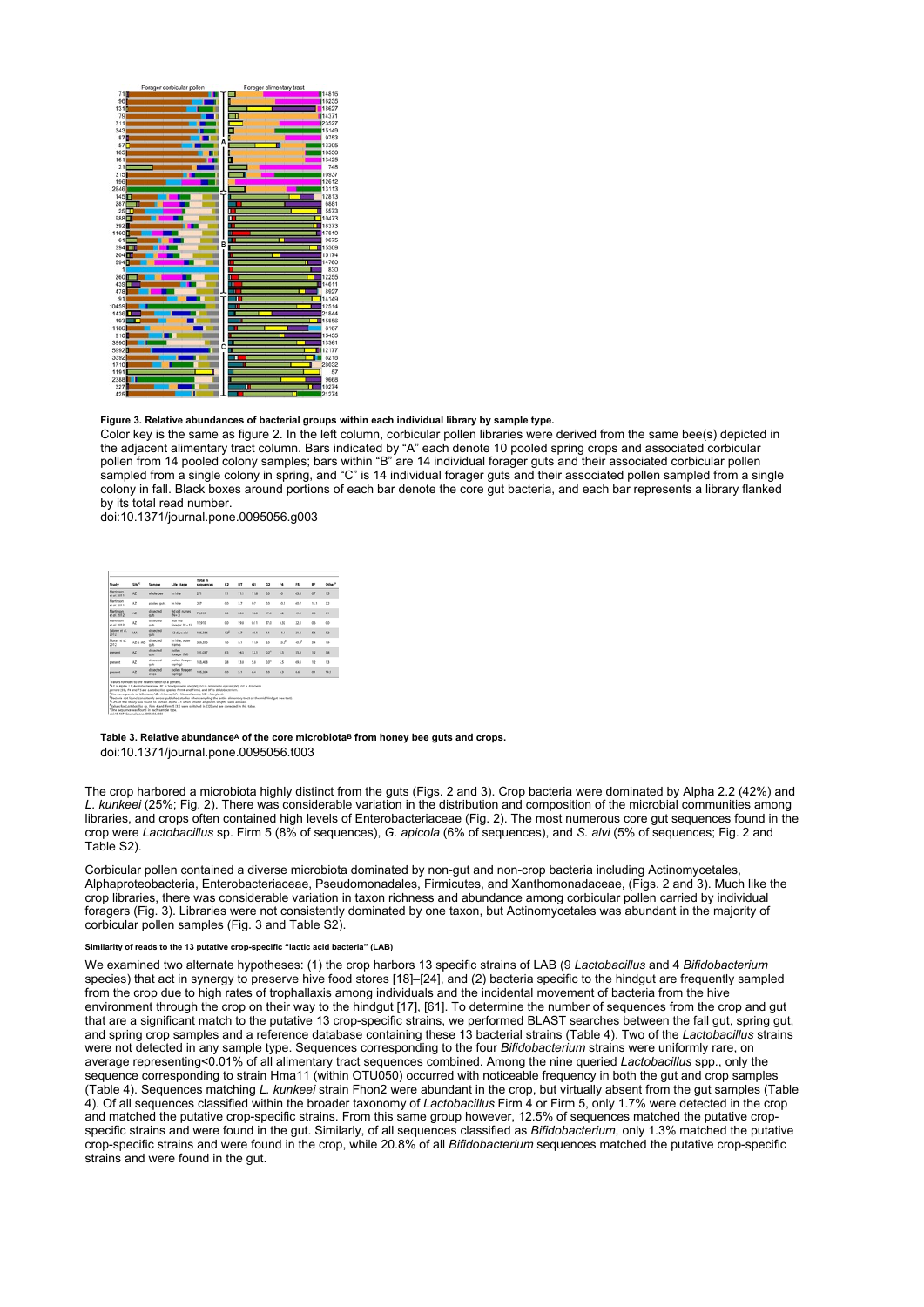| Strain <sup>4</sup>      | Group <sup>*</sup> | Accession number        | Sample type <sup>c</sup> |       |                |       |                     |       |
|--------------------------|--------------------|-------------------------|--------------------------|-------|----------------|-------|---------------------|-------|
|                          |                    |                         | Fall quits               |       | Spring guts    |       | <b>Spring crops</b> |       |
| Lactobacillus spp.       |                    |                         |                          |       |                |       |                     |       |
| Henatt                   | A (Fam. 1)         | <b>BF187243.1</b>       | 227                      | $-11$ | $\overline{z}$ | 0.006 | 15                  | 0.508 |
| through.                 | A (Fam 1)          | <b>BF187243.1</b>       | 2,297                    | 12    | 1,877          | 1.3   | 489                 | 0.2   |
| But2                     | A (Firm 1)         | <b>BF187241.1</b>       | 3,488                    | 1.6   | 4.383          | 2.6   | 114                 | 0.56  |
| <b>Hma2</b>              | A (Fam S)          | <b>RE1872401</b>        | ō                        | 44    | ÷.             | 0.5   | ÷                   | 0.5   |
| HmallT                   | A (Farm S)         | <b>BUTSMALL</b>         | 11,535                   | 6.0   | 3,259          | 2.8   | 3,471               | 1.8   |
| <b>Bird</b>              | 8 (FirmA)          | <b>RESIZINES</b>        | 703                      | 44    | 2,301          | 1.4   | 201                 | di 1  |
| Fhom2                    | C-E, Aunkeels      | <b>BETAXYONG 1</b>      | 88                       | 446   | 118            | 0.87  | 37,001              | 18.9  |
| Flyge 19                 | C E. Auckeels      | HNS34758.1              | ó                        | 46    | ٠              | 0.8   | ٠                   | 0.8   |
| Hon2                     | D. Hirry At.       | <b>RESEPTINA S</b>      | o.                       | 66    | <b>LENGT</b>   | 0.8   |                     | 0.8   |
| <b>ARANDATATION ARD.</b> |                    |                         |                          |       |                |       |                     |       |
| <b>Hamal</b>             | m/a                | <b><i>BEARTONAX</i></b> | 34                       | 6.61  | 55             | 0.01  | ٠                   | 0.8   |
| Broad-                   | m/a                | <b><i>BEARTONYA</i></b> | 118                      | 6.06  | 234            | 0.2   | 36                  | 6.82  |
| <b>Birth</b>             | m/a                | BF187234.1              | 12%                      | 0.06  | 385            | 0.1   | 54                  | oper  |
| Birk                     | m/n                | 07107221.1              | 40                       | 6.02  | 104            | 0.06  | ٠                   | 0.004 |

### Table 4. Number of sequences from the guts and crops of pollen foragers showing 100% sequence similarity to the 13 putative crop-specific bacterial strains.

doi:10.1371/journal.pone.0095056.t004

A Neighbor-Joining phylogeny of the Lactobacillus species identified in our samples revealed 4 distinct groups (Fig. 4). The largest group was closely related to Lactobacillus sp. Firm 5. Lactobacillus sp. Firm 4 resolved into 2 well-supported clades, while L. kunkeei formed its own group (Fig. 4). Again only one sequence matching the putative core crop bacteria [18]–[24], L. kunkeei strain Fhon2, was prevalent in the crop (Table 4). After super-imposing these groups onto the sequence tallies, the spring crops were comprised primarily of sequences related to L. kunkeei, while the spring and fall guts were populated mostly by Lactobacillus Firm4 and Firm5 (Fig. 4).



# Figure 4. Phylogenetic tree of Lactobacillus spp. identified from the guts and crops of foragers.

A Neighbor-Joining phylogeny was constructed using the V1/V2 region of the 16S rRNA gene of Lactobacillus spp. from alimentary tracts in this study. Published full-length Lactobacillus spp. 16S rRNA sequences from gut samples, and putative crop specific sequences (marked with an asterisk) were used for reference. Numbers at the branch nodes indicate the level of bootstrap support for 500 replicates. Representative sequence titles for each OTU (97% sequence similarity) identified in the present study are shown in bold font. Values within pie charts are the number of sequences comprising each of the six .<br>Lactobacillus OTUs containing more than 100 reads. Pie charts represent the proportion of reads in each OTU occurring in the gut (black) vs. the crop (white). Colored clades correspond to the four major groups identified in Table 4. Please note that the two Firm 4 clades typically form a single clade in phylogenies constructed from full-length 16S rRNA sequences. doi:10.1371/journal.pone.0095056.g004

#### Crop counts

Crops of honey bees performing different behaviors were plated as a dilution series on acidic (MRS) and neutral (TSA) media in aerobic or microaerophilic conditions. Nearly all colonies that grew on the plates were indistinguishable according to size, color and colony morphologies. Overall, foragers contained a crop microbiota that flourished in both ambient and microaerophilic atmosphere on both MRS and TSA media (Table 5). In general, bees performing tasks in the hive had substantially less crop bacteria than presumably older foragers. Under ambient atmosphere, the acidic MRS media harbored significantly more CFUs than the neutral TSA media for all honey bee types. Under microaerophilic conditions, more bacterial growth was supported on the acidic media compared to the neutral media, but the difference was non-significant. After adjusting the CFUs for the amount of crop plated (1/10 of each crop plated, see methods; Table 5), the number of CFUs in the crop was many orders of magnitude less than counts reported for the midgut (>10 log CFUs per gram) and rectum (>10 log CFUs per gram) of summer and winter bees [47], [57] and less than the log 6 CFUs in the honey crop reported in [22]. However, the number of CFUs observed here was comparable to the number of CFUs in honey bee crops reported in [18].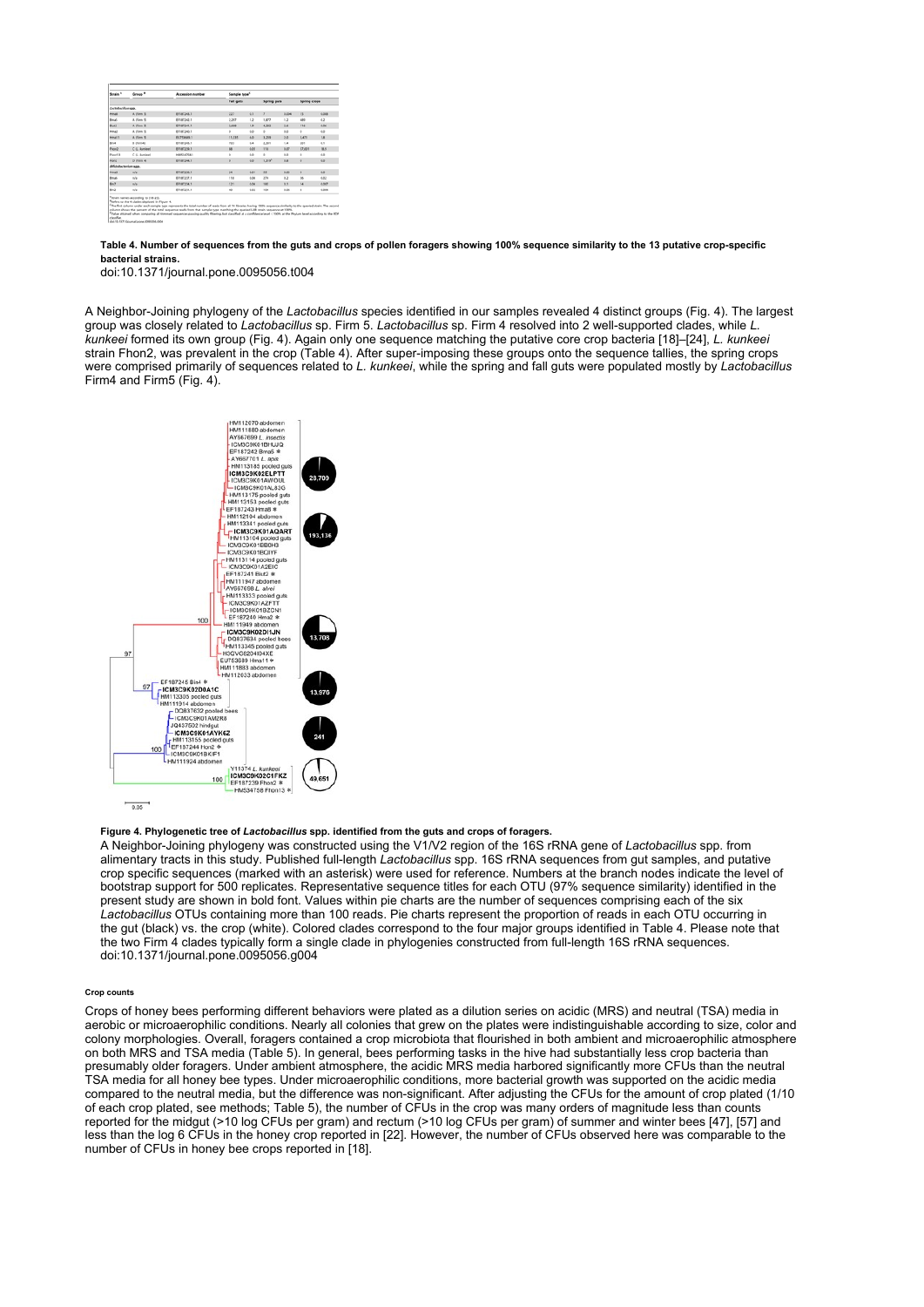| Growth conditions: |                  | Workers sampled inside the hive |                          | Workers sampled outside the hive |                    |  |  |
|--------------------|------------------|---------------------------------|--------------------------|----------------------------------|--------------------|--|--|
| Media <sup>1</sup> | Ann <sup>o</sup> | Nectar <sup>8</sup> (9)         | Nursey <sup>"</sup> (10) | General (12)                     | <b>Pollen (12)</b> |  |  |
| MRS                | 0.5              | 0.6910.85                       | 140+131                  | 119316-00                        | 7.18+5.54          |  |  |
| <b>MRS</b>         | CD.              | 1,9741.06                       | 3:00 + 1.40              | 8,75+4.90                        | 6,7814.39          |  |  |
| TSA                | O <sub>1</sub>   | 0.013+0.012                     | 0.034 + 0.006            | 3.36 + 1.45                      | $2.11 + 1.17$      |  |  |
| TSA                | CO <sub>1</sub>  | $0.83 - 0.52$                   | 2.21 = 0.96              | $3.41 - 1.21$                    | 5.63 = 3.56        |  |  |

Table 5. Bacterial counts (CFUs)^ for honey bee crops<sup>в</sup> cultured under different conditions. doi:10.1371/journal.pone.0095056.t005

#### Discussion

Food storage is a critical fitness component of perennial social insects [62]. As a step towards understanding the microbial succession that occurs during pollen storage in the honey bee, we sought to differentiate between bee-mediated microbial inoculations occurring at the flower and microbes introduced as a consequence of environmental exposure. We captured inbound pollen foragers and sequenced the bacterial DNA from individual guts and pooled foreguts (crops), and from the associated corbicular pollen on their hind legs using high throughput sequencing. Our results do not support the presence of 13 core crop "LAB" bacteria and associated beebread preservation proposed by previous culture dependent studies [18]–[24]. Similar to acidic and sugar rich environments of fermented food and silage, the crops of foragers were dominated by Lactobacillus and Alpha 2.2 (Acetobacteraceae), but also contained a small number of sporadically abundant Enterobacteriaceae that likely have their origins in the pollination environment. We found that bacteria considered core to the midgut and hindgut can be found in the crops of pollen foragers, but on average, less than 4% of the bacteria identified from corbicular pollen can be considered core gut bacteria. Similarly, 12 of 13 putative crop-specific LAB strains [18]–[24] are simply a subset of the core gut bacteria, occur at low frequency in the crop and gut, and are not placed on corbicular pollen at the flower. The majority of bacteria found in corbicular pollen does not originate with the crop or gut, but appears to originate from the pollination environment.

We used a combination of 16S rRNA gene sequences and culture-based methods to determine the diversity and abundance of bacteria found in the crop, entire alimentary tract and associated corbicular pollen. Sampled microenvironments differed for both the richness and abundance of bacterial taxa (Fig. 2). Data from the entire alimentary tract (guts) was similar across the two sampled time points, and confirms previous definitions of the core gut microbiota based on in-hive bees [25], [29], [30], [32], [33], [35], but reveals differences in relative taxon abundance which may reflect a lack of pollen in the forager diet. Despite far less sequence coverage for corbicular pollen libraries, they were much more diverse than libraries of forager guts and crops (Table 2). Although we used different primers, tissues and methods (i.e. exclusion of the crop, isolation of DNA/RNA, in-hive bees vs. foragers) compared to past studies employing 454 amplicons [32], [33], [35], we still found very similar gut communities when sampling returning pollen foragers. The gut communities of forgers in this study were derived from complete alimentary tracts (guts) of individual bees including the crop, midgut, and hindgut. Tissue specific plate counts for the crop, midgut, and hindgut indicate that the crop bacterial community will not be represented when sequencing the entire alimentary tract using 454-amplicon sequencing (Table 5) [47], [57]. This is because bacteria present at 105–106 (crop) comprise less than 0.01% of the total bacteria in the alimentary tract. For the crop tissues, it was therefore necessary to pool the contents of many foragers per hive to attain sufficient template DNA to overcome potential chance effects that can occur during PCR. Our results agree with [25] that the majority of core gut bacteria are localized in the midgut and hindgut. However, it is clear from this and other studies that core gut bacteria or those typically found in the food stores or pollination environment are also found in the crop with varying frequency.

## Bacteria in the crops of pollen foragers

Our results provide no support for the hypothesis that 13 different beneficial bacteria reside inside the honey crop of bees, are placed on pollen at the flower, and work synergistically to protect beebread from degradation [18]–[24]. Given relatively equal coverage and read number from the crop and gut, we might expect (1) the occurrence of the 13 bacteria at equal or greater frequency in the crop than in the gut, and (2) some level of OTU or sequence read correspondence between the pooled crop and corbicular pollen libraries. A BLAST search of our results reveals that only one of the 13 putative crop bacteria fits both of the above criteria: Lactobacillus kunkeei, a species found worldwide in flowers, beehives, many types of bees and their food stores [17], [38], [39], [44], [63]. The 12 remaining "core crop" bacteria occur at much greater frequency in the hindgut than the crop, a pattern consistent with their inclusion in the broad phylogenetic groupings described previously by many independent research groups; Lactobacillus sp. Firm 4, Lactobacillus sp. Firm 5, and Bifidobacterium (Table 4, Fig. 4).

As in [18], [22], our bees were sampled from intentionally untreated, essentially wild colonies. Unfortunately, we cannot provide a direct comparison of our crop abundance measures with published estimates because the methods used to associate plate counts with the abundance of different taxonomic groups in [18] is not evident. The various LAB identified here and in a previous study [17] were morphologically indistinguishable from one another, thus requiring a significant genotyping effort to estimate taxon abundance. As a crude estimate we can use our two crop-specific data sets to estimate the fraction of total crop reads for a given phylotype (Table S2), and express this value as a proportion of the mean plate count for an individual pollen forager crop (7×10 5 CFU's). This estimate suggests that an average individual forager crop contains 5.6×104 CFU's of *Lactobacillus* Firm 5, 1.8×103 CFU's of *Lactobacillus* Firm 4, and 1.7×10º CFU's of *Bifidobacterium*. As a culture independent comparison, extrapolation from qRT-PCR values based on universal bacterial primers indicates only 104 bacterial 16S rDNA gene copies in the crop [25]. It therefore appears that previous estimates of crop abundance based on plate counts [18], [22] are overestimated by at least an order of magnitude. Based on the sum of available results we conclude that 12 of the 13 putative core crop bacteria are not only inconsistent with the hypotheses detailed earlier [18]–[24], but don't actually occur in the crop or gut with any appreciable frequency or abundance (Table 4, Fig. 4).

In general, the crop contained a microbial community very different from that found in guts (Fig. 3). The crop was dominated by Alpha 2.2 (Acetobacteraceae) and Lactobacillus kunkeei, a finding consistent with past results culturing the crops of in-hive bees and honey, as well as culture-dependent and culture-independent assessments of beebread [17], [25]. These two taxa are not considered part of the core gut bacteria, and thrive in sugar-rich, acidic environments such as the crop, beebread and honey [17], [44]. They may be considered core hive bacteria, as they are associated with nurse workers and developing larvae [17], [50]. Alternatively, L. kunkeei has been detected worldwide in many different flowers and the pollen provisions of both solitary and social bees suggesting it harbors considerable genetic diversity, and can be readily acquired via the pollination environment [17], [38], [39], [44], [64]. That extremophilic bacteria dominate the crop suggests that it is not an optimal niche for microbial growth, but likely acts as a selective sieve allowing relatively few bacteria to flourish [12], [17]. This conclusion is supported by the consistent differences in bacterial abundance seen among the crops of worker bees performing different tasks (Table 5). In-hive bees contained much lower microbial loads than presumably older bees exposed to the foraging environment. Although crop temperature is fairly constant, and simple sugars likely plentiful, conditions favoring microbial growth in the crop may fluctuate widely according to worker task including pH, osmotic conditions, and the availability protein and other micronutrients.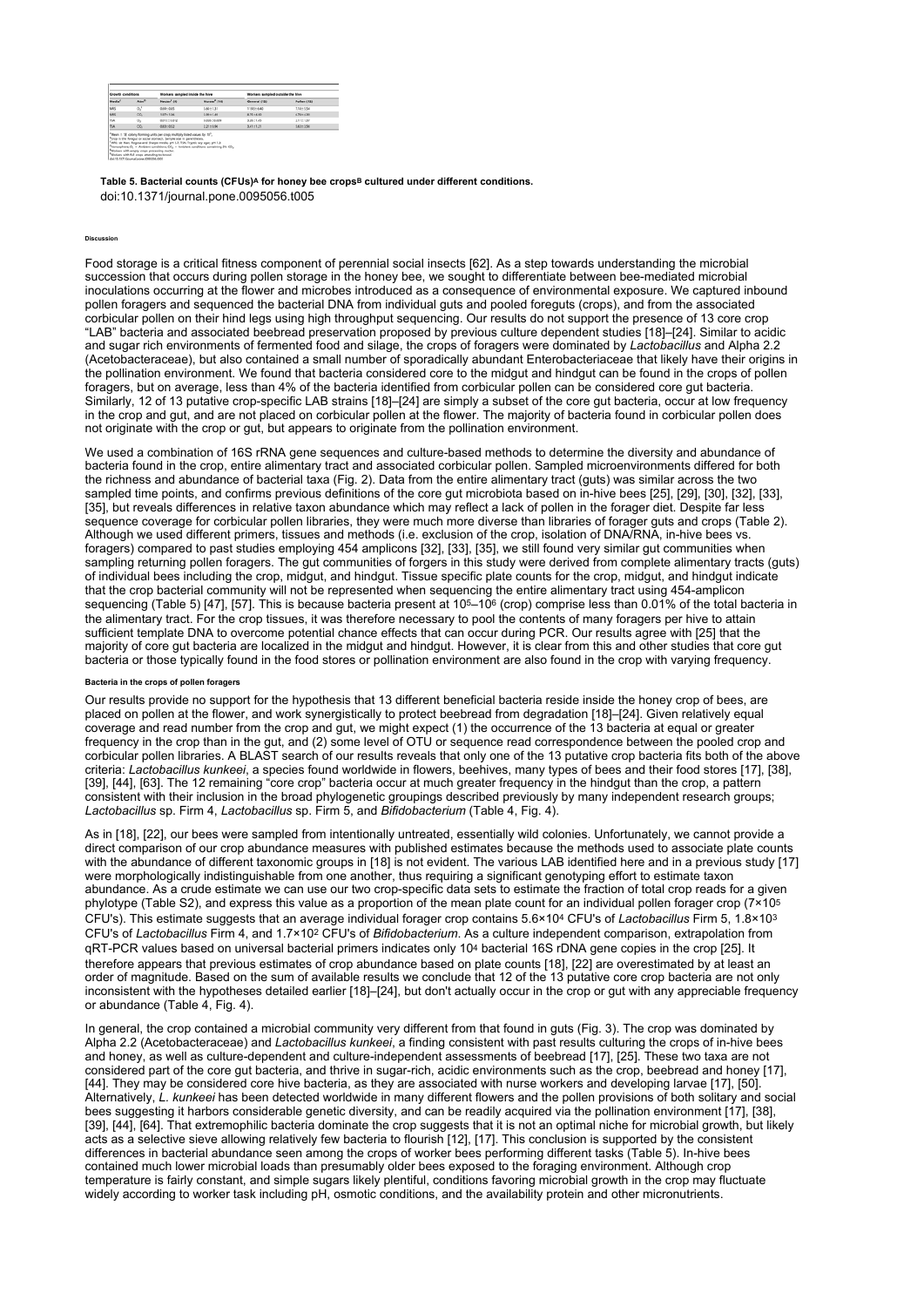Almost all crop samples contained the core gut microbiota to some degree (Fig. 3). In most cases, the crop libraries had fewer than 20% of the core gut phylotypes. However, in two of the 14 libraries (colonies 7 and 12), core gut phylotypes contributed 55% and 95% of the crop sequences, respectively. On average, the gut-specific taxa in greatest abundance in the forager crop corresponded to Lactobacillus (Firm 5), Gilliamella apicola (Gamma1) and Snodgrassella alvi (Beta). This contrasts with past culturing results from the crops of newly emerged bees and nurse bees [17]. From that assay, G. apicola and S. alvi were absent from the crop and grew primarily on pH neutral media, suggesting exclusion from acidic niches and associated media bias. However, the culturing of crop bacteria L. kunkeei and Alpha 2.2 were seemingly unaffected by a broad range of pH values. Collectively, this may suggest that the forager crop experiences a reduction in pH, but this remains an open question as foragers are known to differ from younger bees (nurses) for a number of crop and head gland specific components [65]–[67]. Another bacteria considered core to the hindgut, a 97% OTU corresponding to G. apicola (OTU 211), was found in the majority of crop libraries with sporadic abundance. It also occurred with much greater abundance in the crop than in the guts, but was not detected with any frequency in corbicular pollen (Table S1). This is an intriguing result as G. apicola has been detected at low levels in the crop, and some of the strains can utilize pectin found in the pollen wall [25], [34]. However, neither culturing, cloning, nor qRT-PCR with species-specific primers have detected this taxonomic group in beebread [17], [25].

### Bacteria in the guts of pollen foragers

Most of the recent studies concerning the gut microbiota of honey bees document the bacterial phylotypes in bees that have not yet transitioned to foraging. The forager diet differs from that of a nurse bee. Young (nurse) bees consume large amounts of pollen, producing nutrient rich glandular secretions to feed worker larvae, queens, and older bees [68], [69]. The oldest bees do not ingest pollen, but forage for resources using stored honey and nectar to fuel their flight muscles. Foragers utilize mostly simple sugars, but also receive protein-rich worker jelly at unknown frequency via trophallaxis [61]. Gut microbial communities are strongly affected by host diet [70], [71], and so the results shown in this study add to the existing literature to address how microbial communities change as bees transition to different life stages and diets. Despite diet differences between younger in-hive bees and older foragers, we find that forager guts are, like younger bees, comprised of only a few distinct core phylotypes. After omitting the single deficient gut library for the fall individual 12 we found that every individual forager gut contained Lactobacillus (Firm 5), Snodgrassella alvi (Beta), Gilliamella apicola (Gamma 1), Acetobacteraceae (Alpha 2.1), and Lactobacillus (Firm 4). Bifidobacterium was detected in 21 of 23 guts. In forager guts collected in the spring and fall, these core bacteria represented 99% and 94% of sequences, respectively. One of three major OTUs corresponding to Lactobacillus Firm 5 (050, Table S1) accounted for 12% of Firm 5 reads, is a 100% match to a Lactobacillus sp. Firm 5 found in bumble bees [72], and has also been sampled from the apple phyllosphere [73] suggesting some degree of horizontal transmission.

As shown for in-hive bees [33], the relative frequencies of core phylotypes varied considerably among individuals in the same hive and in many cases bacteria identified as core to the gut were not consistently found in foragers. In stark contrast to recent amplicon based work [25], Frischella perrara (Gamma 2) was represented as only one read from one forager gut from each sampled time period (Table S1). Further investigation revealed that the primers used in this and other studies [32], [33] were a 100% match to the F. perrara 16S rDNA sequence. Thus the finding that foragers contain little to no F. perrara relative to younger bees appears authentic. We identified no sequences corresponding to Gamma 4, a Gammaproteobacteria occurring sporadically in previous samples of in-hive bees from this same Arizona location [33].

Many of the individuals with low levels of the core gut microbiota possessed what might be considered environmental bacteria occurring at sporadic abundance consistent with the hypothesis of a disease state. As an example, the gut of fall individual 1 contained the least amount of the core microbiota, but exhibits a high level of non-core Enterobacteriaceae sequences. The putative Bartonella-like species Alpha1 (OTU021) and a Pseudomonas species (OTU084) also showed a similar pattern in the guts of fall individual 10 and spring individual 14, respectively. That these same bacteria did not occur with any frequency in corbicular pollen suggests their potential as opportunistic gut pathogens, as opposed to recently vectored plant bacteria. In a contrasting pattern, OTU159 classified as Arsenophonus, was detected at high frequency from both the crop and corbicular pollen of one pooled colony sample (see [8], [74]).

### Corbicular pollen has a rich microbial community distinct from the gut and crop

Corbicular pollen harbored significantly more taxa than microbial communities of the gut or crop (Table S2). The core gut bacteria were rarely found in corbicular pollen and, on average, comprised less than 3.5% of the corbicular pollen libraries (Fig. 3). In a couple of libraries, the strong presence of core gut bacteria (i.e. 90% in fall individual 4) may have been caused by inadvertently pinching the forager's abdomen with forceps during collection, resulting in contamination of the corbicular pollen pellet with bacteria-rich feces. In general, however, most of the corbicular pollen samples were dominated by bacterial groups often found in wind-blown sediment, soil, flowers, the rhizosphere and phyllosphere such as Gammaproteobacteria, Actinomycetales, and Enterobacteriaceae [42], [75], [76]. Diversity measures indicate that the sampling of corbicular pollen was nearly complete in the fall, whereas spring libraries of corbicular pollen are underestimated. Additionally, it is difficult to determine whether the crop contents simply reflect taxa passing through the crop on their way to the gut and/or whether the crop serves as a source of inoculum for newly collected pollen. Despite these difficulties, informative patterns were evident when comparing OTU frequency and occurrence across microenvironments.

We might infer that OTUs highly abundant in corbicular pollen and either absent or found at much lower frequency in the gut and crop represent bacteria acquired from the pollination environment (Table S2). Microbes abound in the phyllosphere, flowers and nectar of plants, and are highly diverse, often showing strong taxonomic affiliations with their host plant [77]. It is tempting to hypothesize that some of the variation among corbicular pollen samples reflects each individual bees' foraging flight. In a single foraging trip, a worker can collect both nectar and pollen, but foraging typically favors only one of these resources [78]. Individual foragers show strong constancy in the plant species they pollinate and the pollen on a returning forager is frequently derived from a single plant species [79]. In addition, pollen can be inoculated with flower bacteria, and airborne bacteria that stick to the corbicular mass as the bee returns to the hive. Therefore, the bacterial community in corbicular pollen might not only reflect microbes found on the floral resource, but the path traveled by foragers. Abundant corbicular OTUs belonged to environmental bacteria Xanthomonadaceae, Pseudomonadaceae, Enterobacteriacae, Acinetobacter, and many different families of Actinomycetales.

Many of the Actinobacteria uniformly present in individual corbicular pollen samples have also been found at appreciable levels in beebread [17], suggesting they can survive for extended periods in the food stores. Actinobacteria found in beebread were represented by at least 12 families and included a variety of Streptomyces [17]. Many Actinobacteria are apparently mutualists, found in the food stores, hive materials, or cuticle of a variety of Hymenoptera including solitary and social bees [49], [80]–[85]. Actinobacteria are renowned for their vast arsenal of metabolic weaponry used to inhibit fungal growth, a common cause of pollen spoilage [37], [86]. Actinobacteria can grow slowly, form spore-like structures, and survive on minimal media [87], such that transmission between hives, environments and life stages may occur on the bodies of individual honey bees. Actinobacteria in corbicular pollen, beebread and brood casings is particularly interesting given the hypothesis that both solitary and social Hymenoptera, developing in close association with resources prone to fungal infection, have strong selective pressure to evolve protective symbioses [88].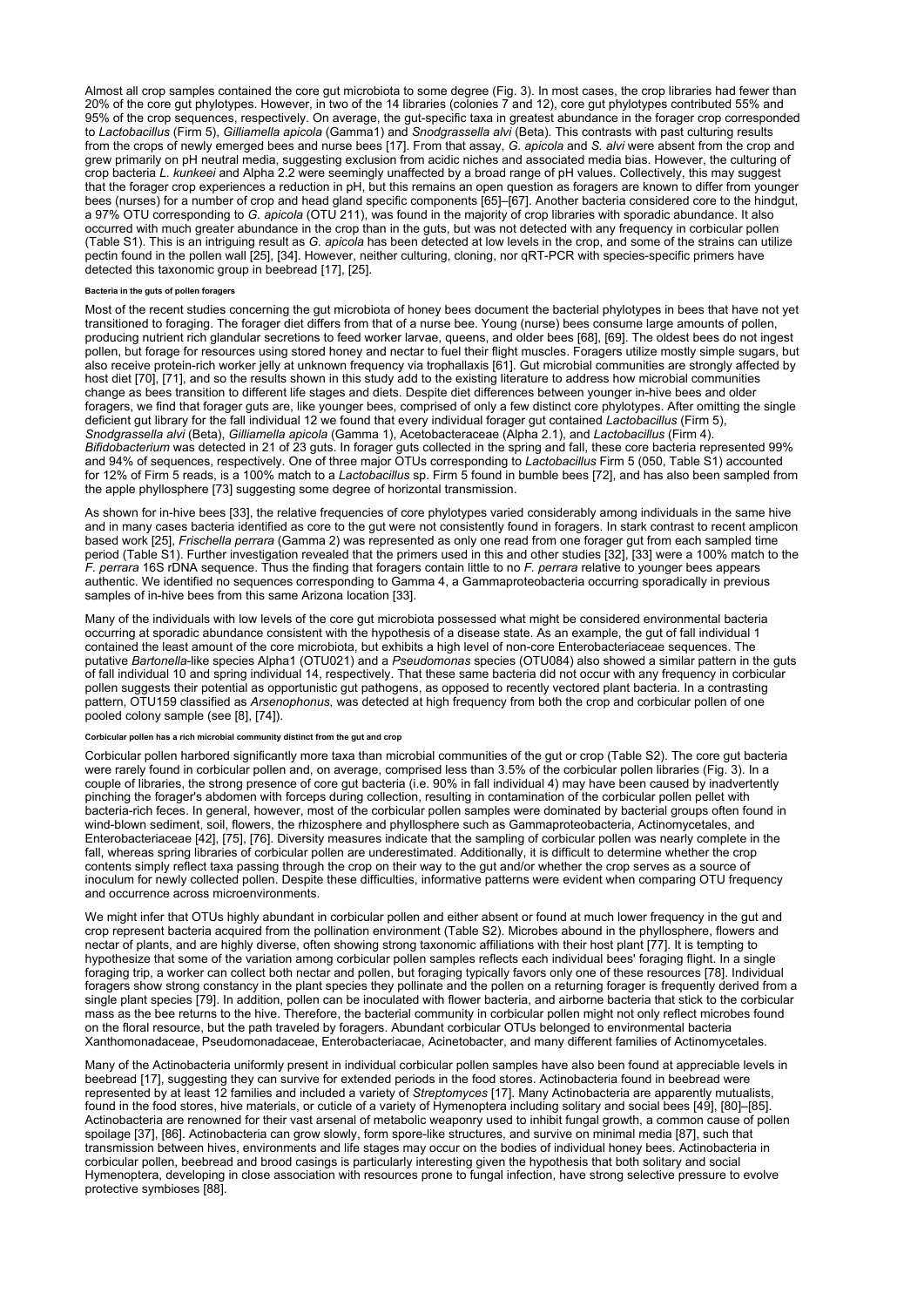Bacteria most abundant in the gut were considered gut-specific, and were consistently found at much lower frequency in the crop and corbicular pollen. These core bacteria may therefore be transmitted to new offspring via trophollaxis, or "leaked" from the crop, as opposed to direct or indirect coprophagy [25]. Their presence in the corbicular pollen could suggest that they function in pollen preservation or nutrition. However, recent cultures, clones, and qRT-PCR with core gut-specific 16S rDNA primers suggest that core gut bacteria do not survive well in beebread. Only two crop inhabiting bacteria, Alpha 2.2 and Lactobacillus kunkeei, show a pattern suggestive of corbicular pollen inoculation followed by long term beebread survival [17], [25]. As detailed previously, these two bacteria were much more abundant in the crop than the gut, and also found with considerable frequency in corbicular pollen. Interestingly however, Lactobacillus kunkeei was found only in spring corbicular pollen, perhaps due to an environmental or hivespecific effect. In contrast, Alpha 2.2 was consistently abundant in corbicular pollen across both sampling periods. Combined with previous findings, this suggests that Alpha 2.2 is a "core hive" bacterium capable of survival in royal jelly and honey, the most extreme of hive environments [17], [50].

#### Conclusion

We catalogued the diversity of bacteria associated with the guts, crops, and corbicular pollen of honey bee foragers. Our results do not support the existing hypothesis of a core crop microbiota comprised of 13 LAB strains [18]–[24]. Rather, when sequences corresponding to these 13 bacterial strains were detected, they were at very low relative frequencies from both the foregut (crop) and entire alimentary tract, with the single exception of L. kunkeei, abundant in forager crops. We find additional evidence for a core gut microbiota and add to the existing literature focused on younger in-hive bees [25], [32], [33]. Lastly, we find that corbicular pollen is a microbially diverse environment and likely the source of several plant associated bacteria commonly found in hive food stores.

Supporting Inform

### Figure S1.

Rarefaction curves by microenvironment (sample type) and individual library. doi:10.1371/journal.pone.0095056.s001  $(X|SX)$ 

#### Table S1.

Barcodes linking the sample types and each individual library to the SRA submission. doi:10.1371/journal.pone.0095056.s002 (XLSX)

### Table S2.

Number of sequences in each of the 812 OTUs found in guts, crops, and corbicular pollen samples. doi:10.1371/journal.pone.0095056.s003 (XLSX)

#### Acknowledgments

Disclaimer: The USDA is an equal opportunity employer and provider. The authors acknowledge two anonymous reviewers for comments on a previous version of the manuscript and the members of the Anderson lab for technical assistance. The corresponding author thanks Belynda Starr, Ariel Calypso and Isaak Edward for their valuable input. We thank the Bio5 Institute, at the University of Arizona Genomics Core for the generation of 454 amplicons.

#### **Author Contribution**

Conceived and designed the experiments: KEA PM. Performed the experiments: PM. Analyzed the data: KEA VC-H. Contributed reagents/materials/analysis tools: KEA VC-H. Wrote the paper: KEA VC-H.

#### References

- 1. VanEngelsdorp D, Evans JD, Donovall L, Mullin C, Frazier M, et al. (2009) "Entombed Pollen": A new condition in honey bee colonies associated with View Article • PubMed/NCBI • Google Scholar increased risk of colony mortality. J Invertebr Pathol 101: 147–149. doi: 10.1016/j.jip.2009.03.008
- 2. Mullin CA, Frazier M, Frazier JL, Ashcraft S, Simonds R, et al. (2010) High levels of miticides and agrochemicals in North American apiaries: implications View Article • PubMed/NCBI • Google Scholar for honey bee health. PLoS One 5: e9754 Available: http://www.pubmedcentral.nih.gov/articlerender.fcgi? artid=2841636&tool=pmcentrez&rendertype=abstract.
- 3. Gilliam M, Valentine DK (1974) Enterobacteriaceae isolated from foraging worker honey bees, Apis mellifera. J Invertebr Pathol 23: 38–41 Available: View Article • PubMed/NCBI • Google Scholar http://dx.doi.org/10.1016/0022-2011(74)90069-X.
- 4. Pettis JS, VanEngelsdorp D, Johnson J, Dively G (2012) Pesticide exposure in honey bees results in increased levels of the gut pathogen Nosema. View Article • PubMed/NCBI • Google Scholar Naturwissenschaften 99: 153–158. doi: 10.1007/s00114-011-0881-1
- 5. Pettis JS, Lichtenberg EM, Andree M, Stitzinger J, Rose R, et al.. (2013) Crop pollination exposes honey bees to pesticides which alters their susceptibility to the gut pathogen Nosema ceranae. PLoS One 8: e70182. Available: http://www.pubmedcentral.nih.gov/articlerender.fcgi? artid=3722151&tool=pmcentrez&rendertype=abstract. Accessed 2013 Sep 20.
- 6. Runckel C, Flenniken ML, Engel JC, Ruby JG, Ganem D, et al.. (2011) Temporal analysis of the honey bee microbiome reveals four novel viruses and seasonal prevalence of known viruses, Nosema, and Crithidia, PLoS One 6: : e20656. Available: http://www.pubmedcentral.nih.gov/articlerender.fcgi? artid=3110205&tool=pmcentrez&rendertype=abstract. Accessed 2013 Feb 28.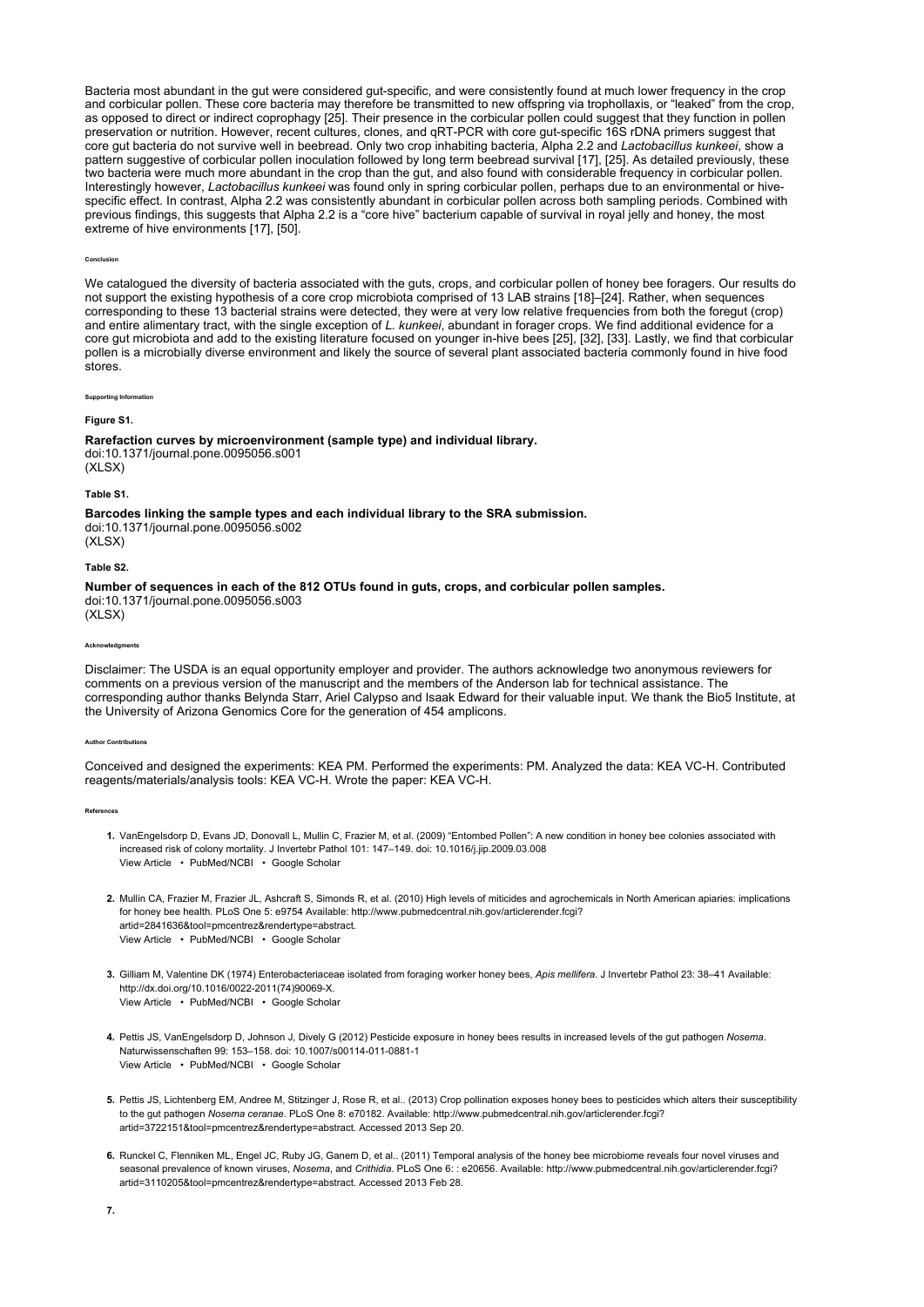View Article • PubMed/NCBI • Google Scholar Singh R, Levitt AL, Rajotte EG, Holmes EC, Ostiguy N, et al. (2010) RNA Viruses in Hymenopteran Pollinators: Evidence of Inter-Taxa Virus Transmission via Pollen and Potential Impact on Non-Apis Hymenopteran Species. PLoS One 5: e14357 Available: http://www.pubmedcentral.nih.gov/articlerender.fcgi? artid=3008715&tool=pmcentrez&rendertype=abstract.

- 8. Cornman RS, Tarpy DR, Chen Y, Jeffreys L, Lopez D, et al.. (2012) Pathogen webs in collapsing honey bee colonies. PLoS One 7: e43562. Available: http://www.pubmedcentral.nih.gov/articlerender.fcgi?artid=3424165&tool=pmcentrez&rendertype=abstract. Accessed 2013 Mar 8.
- **9.** Ravoet J, Maharramov J, Meeus I, De Smet L, Wenseleers T, et al.. (2013) Comprehensive Bee Pathogen Screening in Belgium Reveals *Crithidia* mellificae as a New Contributory Factor to Winter Mortality. PLoS One 8: e72443. Available: http://www.pubmedcentral.nih.gov/articlerender.fcgi? artid=3753275&tool=pmcentrez&rendertype=abstract. Accessed 2013 Sep 19.
- 10. Dainat B, Evans JD, Chen YP, Gauthier L, Neumann P (2012) Predictive markers of honey bee colony collapse. PLoS One 7: e32151. Available: http://www.pubmedcentral.nih.gov/articlerender.fcgi?artid=3285648&tool=pmcentrez&rendertype=abstract. Accessed 2013 Mar 15.
- 11. Hamdi C, Balloi A, Essanaa J, Crotti E, Gonella E, et al. (2011) Gut microbiome dysbiosis and honeybee health. J Appl Entomol 135: 524–533. doi: View Article • PubMed/NCBI • Google Scholar 10.1111/j.1439-0418.2010.01609.x
- 12. Anderson KE, Sheehan TH, Eckholm BJ, Mott BM, DeGrandi-Hoffman G (2011) An emerging paradigm of colony health: microbial balance of the honey View Article • PubMed/NCBI • Google Scholar bee and hive (Apis mellifera). Insectes Soc 58: 431–444. doi: 10.1007/s00040-011-0194-6
- 13. Hölldobler B, Wilson EO (2008) The Superorganism: The Beauty, Elegance, and Strangeness of Insect Societies. W. W. Norton & Company. 522 p.
- **14.** Blatt J, Roces F (2002) The control of the proventriculus in the honeybee (Apis mellifera carnica L.) I. A dynamic process influenced by food quality and View Article • PubMed/NCBI • Google Scholar quantity? J Insect Physiol 48: 643–654. doi: 10.1016/s0022-1910(02)00090-2
- 15. Pain J, Maugenet J (1966) Recherches biochimiques et physiologiques sur le pollen emmagsiné par les abeilles. Ann Abeille 9: 209–236. View Article • PubMed/NCBI • Google Scholar
- **16.** Loper GM, Standifer LN, Thompson MJ, Gilliam M (1980) Biochemistry and microbiology of bee-collected almond (*Prunus dulcis*) pollen and beebread. I-View Article • PubMed/NCBI • Google Scholar Fatty Acids, Sterols, Vitamins and Minerals. Apidologie 11: 63–73.
- 17. Anderson KE, Sheehan TH, Mott BM, Maes P, Snyder L, et al.. (2013) Microbial Ecology of the Hive and Pollination Landscape: Bacterial Associates from Floral Nectar, the Alimentary Tract and Stored Food of Honey Bees (Apis mellifera). PLoS One 8: e83125. Available: http://www.pubmedcentral.nih.gov/articlerender.fcgi?artid=3866269&tool=pmcentrez&rendertype=abstract. Accessed 2014 Feb 3.
- **18.** Olofsson TC, Vásquez A (2008) Detection and identification of a novel lactic acid bacterial flora within the honey stomach of the honeybee *Apis mellifera.*
- 19. Vásquez A, Olofsson TC (2009) The lactic acid bacteria involved in the production of bee pollen and bee bread. J Apic Res 48: 189–195. doi: View Article • PubMed/NCBI • Google Scholar 10.3896/ibra.1.48.3.07
- 20. Olofsson TC, Vásquez A (2009) Phylogenetic comparison of bacteria isolated from the honey stomachs of honey bees Apis mellifera and bumble bees View Article • PubMed/NCBI • Google Scholar Bombus spp. J Apic Res 48: 233–237. doi: 10.3896/ibra.1.48.4.02
- 21. Olofsson TC, Vásquez A, Sammataro D, Macharia J (2011) A scientific note on the lactic acid bacterial flora within the honeybee subspecies Apis mellifera View Article • PubMed/NCBI • Google Scholar (Buckfast), A. m. scutellata, A. m. mellifera, and A. m. monticola. Apidologie 42: 696–699.
- 22. Vásquez A, Forsgren E, Fries I, Paxton RJ, Flaberg E, et al. (2012) Symbionts as Major Modulators of Insect Health: Lactic Acid Bacteria and Honeybees. View Article • PubMed/NCBI • Google Scholar PLoS One 7: e33188 Available: http://dx.plos.org/10.1371/journal.pone.0033188.
- 23. Vásquez A, Olofsson TC (2011) The honey crop the holy Grail when antibiotics fail. Microbiol Today 38: 226–229. View Article • PubMed/NCBI • Google Scholar
- 24. Butler E, Alsterfjord M, Olofsson TC, Karlsson C, Malmstrom J, et al.. (2013) Proteins of novel lactic acid bacteria from *Apis mellifera mellifera*: an insight into the production of known extra-cellular proteins during microbial stress. doi:10.1186/1471-2180-13-235.
- 25. Martinson VG, Moy J, Moran NA (2012) Establishment of characteristic gut bacteria during development of the honey bee worker. Appl Environ Microbiol View Article • PubMed/NCBI • Google Scholar 78: 2830–2840 Available: http://www.ncbi.nlm.nih.gov/pubmed/22307297.
- 26. Brodschneider R, Crailsheim K (2010) Nutrition and health in honey bees. Apidologie 41: 278–294. View Article • PubMed/NCBI • Google Scholar
- 27. Mohr KI, Tebbe CC (2006) Diversity and phylotype consistency of bacteria in the guts of three bee species (Apoidea) at an oilseed rape field. Environ View Article • PubMed/NCBI • Google Scholar Microbiol 8: 258–272. doi: 10.1111/j.1462-2920.2005.00893.x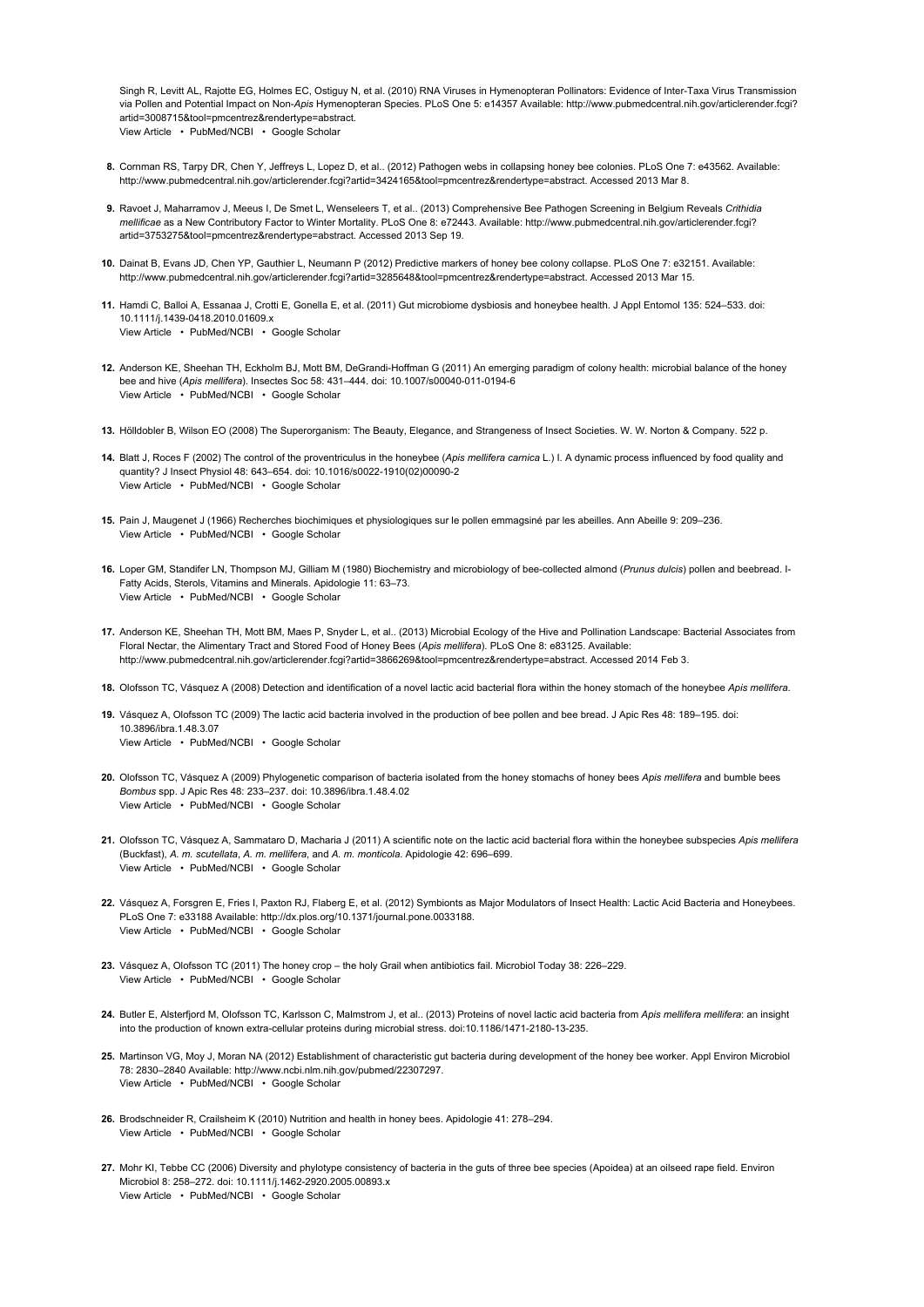- 28. Babendreier D, Joller D, Romeis J, Bigler F, Widmer F (2007) Bacterial community structures in honeybee intestines and their response to two insecticidal View Article • PubMed/NCBI • Google Scholar proteins. FEMS Microbiol Ecol 59: 600–610. doi: 10.1111/j.1574-6941.2006.00249.x
- 29. Cox-foster DL, Conlan S, Holmes EC, Palacios G, Evans JD, et al. (2007) A metagenomic survey of microbes in honey bee colony collapse disorder. View Article • PubMed/NCBI • Google Scholar Science 318: 283–287. doi: 10.1126/science.1146498
- 30. Martinson VG, Danforth BN, Minckley RL, Rueppell O, Tingek S, et al. (2011) A simple and distinctive microbiota associated with honey bees and bumble View Article • PubMed/NCBI • Google Scholar bees. Mol Ecol 20: 619–628. doi: 10.1111/j.1365-294x.2010.04959.x
- **31.** Disayathanoowat T, Young JPW, Helgason T, Chantawannakul P (2011) T-RFLP analysis of bacterial communities in the midguts of *Apis mellifera* and View Article • PubMed/NCBI • Google Scholar Apis cerana honey bees in Thailand. Fems Micriobiology Ecol 79: 273–281. doi: 10.1111/j.1574-6941.2011.01216.x
- 32. Sabree ZL, Hansen AK, Moran NA (2012) Independent Studies Using Deep Sequencing Resolve the Same Set of Core Bacterial Species Dominating Gut View Article • PubMed/NCBI • Google Scholar Communities of Honey Bees. PLoS One 7: e41250 Available: http://dx.plos.org/10.1371/journal.pone.0041250.
- 33. Moran NA, Hansen AK, Powell JE, Sabree ZL (2012) Distinctive Gut Microbiota of Honey Bees Assessed Using Deep Sampling from Individual Worker View Article • PubMed/NCBI • Google Scholar Bees. PLoS One 7: e36393 Available: http://dx.plos.org/10.1371/journal.pone.0036393.
- 34. Engel P, Martinson VG, Moran NA (2012) Functional diversity within the simple gut microbiota of the honey bee. Proc Natl Acad Sci USA 109: 1–6. doi: View Article • PubMed/NCBI • Google Scholar 10.1073/pnas.1202970109
- 35. Ahn J-H, Hong I-P, Bok J-I, Kim B-Y, Song J, et al. (2012) Pyrosequencing analysis of the bacterial communities in the guts of honey bees Apis cerana View Article • PubMed/NCBI • Google Scholar and Apis mellifera in Korea. J Microbiol 50: 735–745. doi: 10.1007/s12275-012-2188-0
- 36. Gilliam M, Prest DB, Lorenz BJ (1989) Microbiology of pollen and bee bread: taxonomy and enzymology of molds. Apidologie 20: 53–68. View Article • PubMed/NCBI • Google Scholar
- 37. Batra LR, Batra SWT, Bohart GE (1973) The mycoflora of domesticated and wild bees (Apoidea). Mycopathol Mycol Appl 49: 13–44. doi: View Article • PubMed/NCBI • Google Scholar 10.1007/bf02057445
- 38. McFrederick QS, Wcislo WT, Taylor DR, Ishak HD, Dowd SE, et al. (2012) Environment or kin: whence do bees obtain acidophilic bacteria? Mol Ecol 21: View Article • PubMed/NCBI • Google Scholar 1754–1768. doi: 10.1111/j.1365-294x.2012.05496.x
- 39. McFrederick QS, Cannone JJ, Gutell RR, Kellner K, Plowes RM, et al. (2013) Specificity between Lactobacilli and Hymenopteran Hosts Is the Exception View Article • PubMed/NCBI • Google Scholar Rather than the Rule. Appl Environ Microbiol 79: 1803–1812. doi: 10.1128/aem.03681-12
- 40. Piccini C, Antunez K, Zunino P (2004) An approach to the characterization of the honey bee hive bacterial flora. J Apic Res 43: 101–104. View Article • PubMed/NCBI • Google Scholar
- 41. Loncaric I, Heigl H, Licek E, Moosbeckhofer R, Busse H-J, et al. (2009) Typing of Pantoea agglomerans isolated from colonies of honey bees (Apis View Article • PubMed/NCBI • Google Scholar mellifera) and culturability of selected strains from honey. Apidologie 40: 40–54.
- 42. Fridman S, Izhaki I, Gerchman Y, Halpern M (2012) Bacterial communities in floral nectar. Environ Microbiol Rep 4: 97–104. doi: 10.1111/j.1758- View Article • PubMed/NCBI • Google Scholar 2229.2011.00309.x
- 43. Alvarez-Pérez S, Lievens B, Jacquemyn H, Herrera CM (2013) Acinetobacter nectaris sp. nov. and Acinetobacter boissieri sp. nov., isolated from floral View Article • PubMed/NCBI • Google Scholar nectar of wild Mediterranean insect-pollinated plants. Int J Syst Evol Microbiol 63: 1532–1539. doi: 10.1099/ijs.0.043489-0
- 44. Neveling DP, Endo A, Dicks LMT (2012) Fructophilic Lactobacillus kunkeei and Lactobacillus brevis Isolated from Fresh Flowers, Bees and Bee-hives. Curr Microbiol. Available: http://www.ncbi.nlm.nih.gov/pubmed/22797888.
- 45. Endo A, Futagawa-Endo Y, Dicks LMT (2009) Isolation and characterization of fructophilic lactic acid bacteria from fructose-rich niches. Syst Appl Microbiol View Article • PubMed/NCBI • Google Scholar 32: 593–600. doi: 10.1016/j.syapm.2009.08.002
- 46. Ruiz-Argueso T, Rodriguez-Navarro A (1975) Microbiology of ripening honey. Appl Microbiol 30: 893–896. View Article • PubMed/NCBI • Google Scholar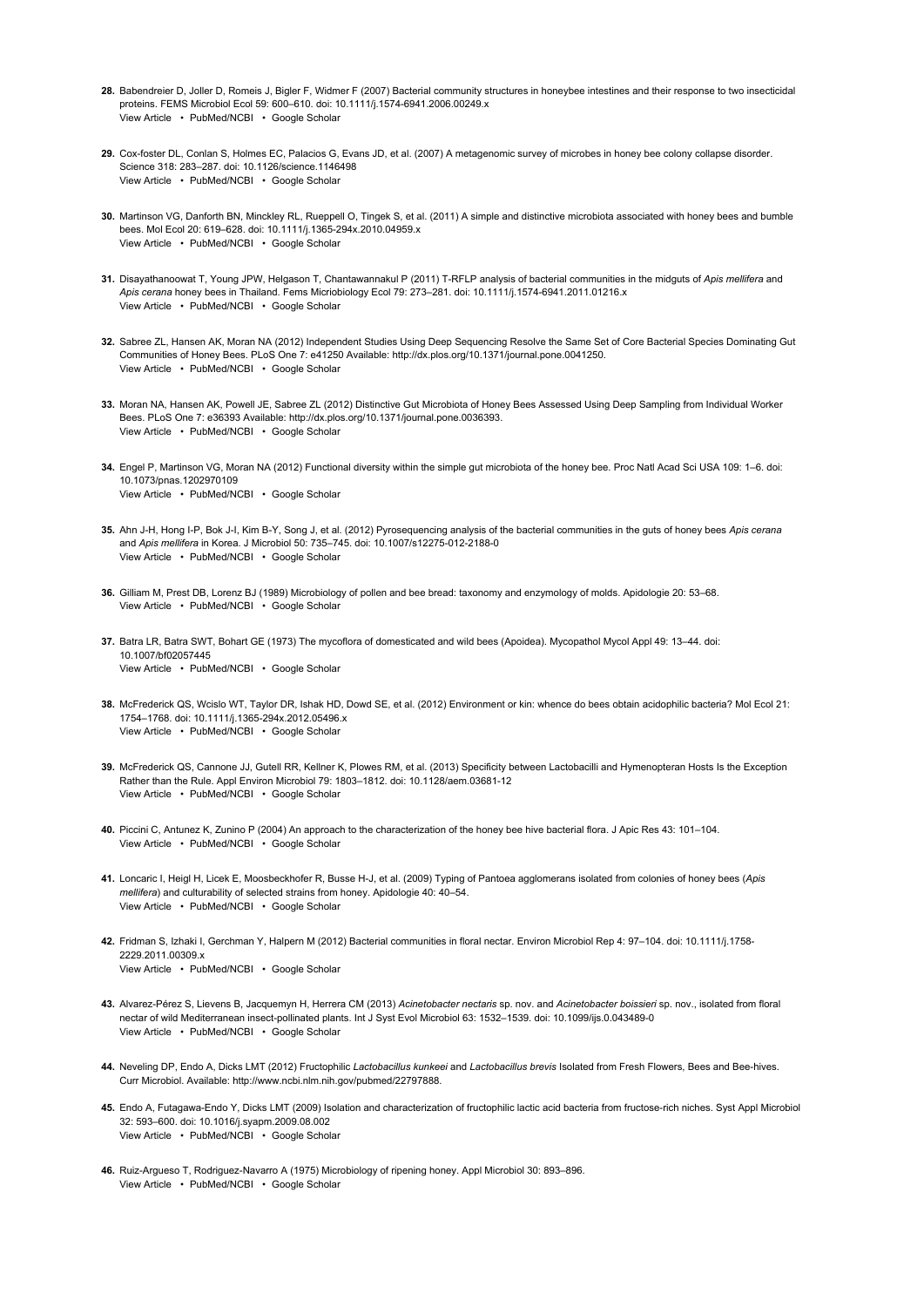- **47.** Rada V, Máchová M, Huk J, Marounek M, Dušková D (1997) Microflora in the honeybee digestive tract: counts, characteristics and sensitivity to veterinary View Article • PubMed/NCBI • Google Scholar drugs. Apidologie 28: 357–365.
- 48. Gilliam M (1997) Identification and roles of non-pathogenic microflora associated with honey bees. FEMS Microbiol Lett 155: 1–10. doi: 10.1016/s0378- View Article • PubMed/NCBI • Google Scholar 1097(97)00337-6
- 49. Promnuan Y, Kudo T, Chantawannakul P (2009) Actinomycetes isolated from beehives in Thailand. World J Microbiol Biotechnol 25: 1685–1689. doi: View Article • PubMed/NCBI • Google Scholar 10.1007/s11274-009-0051-1
- 50. Vojvodic S, Rehan SM, Anderson KE (2013) Microbial Gut Diversity of Africanized and European Honey Bee Larval Instars. PLoS One 8: e72106. Available: http://dx.plos.org/10.1371/journal.pone.0072106. Accessed 26 August 2013.
- 51. Schloss PD, Westcott SL, Ryabin T, Hall JR, Hartmann M, et al. (2009) Introducing mothur: open-source, platform-independent, community-supported View Article • PubMed/NCBI • Google Scholar software for describing and comparing microbial communities. Appl Environ Microbiol 75: 7537–7541. doi: 10.1128/aem.01541-09
- 52. Edgar RC, Haas BJ, Clemente JC, Quince C, Knight R (2011) UCHIME improves sensitivity and speed of chimera detection. Bioinformatics 27: 2194 View Article • PubMed/NCBI • Google Scholar –2200. doi: 10.1093/bioinformatics/btr381
- 53. Wang Q, Garrity GM, Tiedje JM, Cole JR (2007) Naive Bayesian classifier for rapid assignment of rRNA sequences into the new bacterial taxonomy. Appl View Article • PubMed/NCBI • Google Scholar Environ Microbiol 73: 5261–5267. doi: 10.1128/aem.00062-07
- 54. Edgar RC (2004) MUSCLE: multiple sequence alignment with high accuracy and high throughput. Nucleic Acids Res 32: 1792–1797. doi: View Article • PubMed/NCBI • Google Scholar 10.1093/nar/gkh340
- 55. Hall TA (1999) BioEdit: a user friendly biological sequence alignment editor and analysis program for Windows 95/98/NT. Nucleic Acids Symp Ser 41: 95 –98.

View Article • PubMed/NCBI • Google Scholar

- 56. Tamura K, Peterson D, Peterson N, Stecher G, Nei M, et al. (2011) MEGA5: molecular evolutionary genetics analysis using maximum likelihood, View Article • PubMed/NCBI • Google Scholar evolutionary distance, and maximum parsimony methods. Mol Biol Evol 28: 2731–2739. doi: 10.1093/molbev/msr121
- 57. Kacániová M, Chlebo R, Kopernický M, Trakovická A (2004) Microflora of the honeybee gastrointestinal tract. Folia Microbiol 49: 169–171. doi: View Article • PubMed/NCBI • Google Scholar 10.1007/bf02931394
- 58. Aizenberg-Gershtein Y, Izhaki I, Halpern M (2013) Do honeybees shape the bacterial community composition in floral nectar? PLoS One 8: e67556. Available: http://www.pubmedcentral.nih.gov/articlerender.fcgi?artid=3701072&tool=pmcentrez&rendertype=abstract. Accessed 23 September 2013.
- 59. Engel P, Kwong WK, Moran NA (2013) *Frischella perrara* gen. nov., sp. nov., a gammaproteobacterium isolated from the gut of the honey bee, Apis View Article • PubMed/NCBI • Google Scholar mellifera. Int J Syst Evol Microbiol 63: 3646–3651. doi: 10.1099/ijs.0.049569-0
- **60.** Kwong WK, Moran NA (2012) Cultivation and characterization of the gut symbionts of honey bees and bumble bees: *Snodgrassella alvi* gen. nov., sp. nov., a member of the Neisseriaceae family of the Betaproteobacteria; and Gilliamella apicola gen. nov., sp. nov., a member of Orbaceae. Int J Syst Evol Microbiol. Available: http://www.ncbi.nlm.nih.gov/pubmed/23041637. Accessed 9 October 2012.
- 61. Crailsheim K (1992) The flow of jelly within a honeybee colony. J Comp Physiol B 162: 681–689. doi: 10.1007/bf00301617 View Article • PubMed/NCBI • Google Scholar
- 62. Judd TM (2011) The role of food storage and communication in the evolution of perennial social Hymenopteran colonies. In: Stewart EM, editor. Social insects: Structure, Function and Behavior. Nova. pp 1–24.
- 63. Endo A, Irisawa T, Futagawa-Endo Y, Takano K, du Toit M, et al. (2012) Characterization and emended description of Lactobacillus kunkeei as a View Article • PubMed/NCBI • Google Scholar fructophilic lactic acid bacterium. Int J Syst Evol Microbiol 62: 500–504. doi: 10.1099/ijs.0.031054-0
- 64. Endo A, Futagawa-Endo Y, Dicks LMT (2009) Isolation and characterization of fructophilic lactic acid bacteria from fructose-rich niches. Syst Appl Microbiol View Article • PubMed/NCBI • Google Scholar 32: 593–600. doi: 10.1016/j.syapm.2009.08.002
- 65. Ohashi K, Natori S, Kubo T (1999) Expression of amylase and glucose oxidase in the hypopharyngeal gland with an age-dependent role change of the View Article • PubMed/NCBI • Google Scholar worker honeybee (Apis mellifera L.). Eur J Biochem 265: 127–133. doi: 10.1046/j.1432-1327.1999.00696.x
- 66. Feng M, Fang Y, Li J (2009) Proteomic analysis of honeybee worker (Apis mellifera) hypopharyngeal gland development. BMC Genomics doi:10.1186/1471–2164-10-645.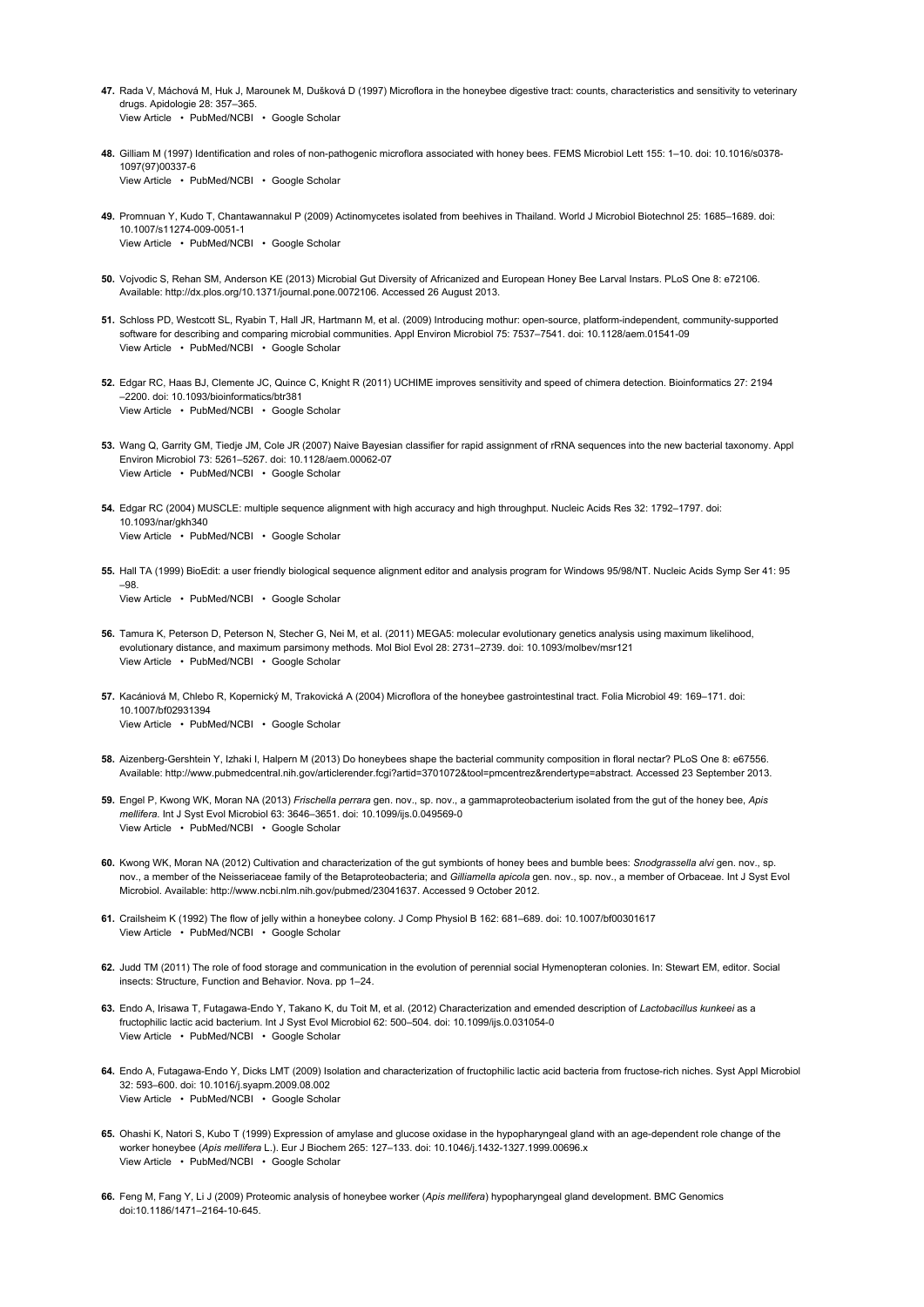- 67. Leoncini I, Le Conte Y, Costagliola G, Plettner E, Toth AL, et al. (2004) Regulation of behavioral maturation by a primer pheromone produced by adult View Article • PubMed/NCBI • Google Scholar worker honey bees. Proc Natl Acad Sci USA 101: 17559–17564. doi: 10.1073/pnas.0407652101
- 68. Toth AL, Robinson GE (2005) Worker nutrition and division of labour in honeybees. Anim Behav 69: 427–435. doi: 10.1016/j.anbehav.2004.03.017 View Article • PubMed/NCBI • Google Scholar
- 69. Toth AL, Kantarovich S, Meisel AF, Robinson GE (2005) Nutritional status influences socially regulated foraging ontogeny in honey bees. J Exp Biol 208: View Article • PubMed/NCBI • Google Scholar 4641–4649. doi: 10.1242/jeb.01956
- 70. Tang X, Freitak D, Vogel H, Ping L, Shao Y, et al.. (2012) Complexity and variability of gut commensal microbiota in polyphagous lepidopteran larvae. PLoS One 7: e36978. Available: http://www.pubmedcentral.nih.gov/articlerender.fcgi?artid=3398904&tool=pmcentrez&rendertype=abstract. Accessed 17 March 2013.
- 71. Dillon RJ, Dillon VM (2004) The gut bacteria of insects: nonpathogenic interactions. Annu Rev Entomol 49: 71–92. doi: View Article • PubMed/NCBI • Google Scholar 10.1146/annurev.ento.49.061802.123416
- 72. Koch H, Abrol DP, Li J, Schmid-Hempel P (2013) Diversity and evolutionary patterns of bacterial gut associates of corbiculate bees. Mol Ecol: 2028–2044.
- 73. Yashiro E, Spear RN, McManus PS (2011) Culture-dependent and culture-independent assessment of bacteria in the apple phyllosphere. J Appl Microbiol View Article • PubMed/NCBI • Google Scholar 110: 1284–1296. doi: 10.1111/j.1365-2672.2011.04975.x
- 74. Mcfrederick QS, Mueller UG, James RR (2014) Interactions between fungi and bacteria influence microbial community structure in the Megachile View Article • PubMed/NCBI • Google Scholar rotundata larval gut. Proc. R. Soc. B 281: 20132653 http://dx.doi.org/10.1098/rspb.2013.2653.
- 75. Gardner T, Acosta-Martinez V, Calderón FJ, Zobeck TM, Baddock M, et al. (2012) Pyrosequencing reveals bacteria carried in different wind-eroded View Article • PubMed/NCBI • Google Scholar sediments. J Environ Qual 41: 744–753. doi: 10.2134/jeq2011.0347
- 76. Junker RR, Loewel C, Gross R, Dötterl S, Keller A, et al.. (2011) Composition of epiphytic bacterial communities differs on petals and leaves. Plant Biol http://doi.wiley.com/10.1111/j.1438-8677.2011.00454.x.
- 77. Jackson CR, Denney WC (2011) Annual and seasonal variation in the phyllosphere bacterial community associated with leaves of the southern Magnolia View Article • PubMed/NCBI • Google Scholar (Magnolia grandiflora). Microb Ecol 61: 113–122. doi: 10.1007/s00248-010-9742-2
- 78. Dreller C, Page Jr RE, Fondrk MK (1999) Regulation of pollen foraging in honeybee colonies: effects of young brood, stored pollen, and empty space. View Article • PubMed/NCBI • Google Scholar Behav Ecol Sociobiol 45: 227–233. doi: 10.1007/s002650050557
- **79.** Grüter C, Moore H, Firmin N, Helanterä H, Ratnieks FLW (2011) Flower constancy in honey bee workers (*Apis mellifera*) depends on ecologically realistic View Article • PubMed/NCBI • Google Scholar rewards. J Exp Biol 214: 1397–1402. doi: 10.1242/jeb.050583
- 80. Inglis GD, Sigler L, Goette MS (1993) Aerobic microorganisms associated with alfalfa leafcutter bees (*Megachile rotundata*). Microb Ecol 26: 125–143. doi: View Article • PubMed/NCBI • Google Scholar 10.1007/bf00177048
- 81. Barke J, Seipke RF, Grüschow S, Heavens D, Drou N, et al.. (2010) A mixed community of actinomycetes produce multiple antibiotics for the fungus farming ant Acromyrmex octospinosus. BMC Biol http://www.biomedcentral.com/1741-7007/8/109
- 82. Currie CR, Scott JA (1999) Fungus-growing ants use antibiotic-producing bacteria to control garden parasites. Nature 398: 701–705. doi: View Article • PubMed/NCBI • Google Scholar 10.1038/nature01563
- 83. Seipke RF, Barke J, Brearley C, Hill L, Yu DW, et al. (2011) A Single Streptomyces Symbiont Makes Multiple Antifungals to Support the Fungus Farming View Article • PubMed/NCBI • Google Scholar Ant Acromyrmex octospinosus. PLoS One 6: 8 Available: http://dx.plos.org/10.1371/journal.pone.0022028.
- 84. Heuer H, Krsek M, Baker P, Smalla K, Wellington EM (1997) Analysis of actinomycete communities by specific amplification of genes encoding 16S rRNA View Article • PubMed/NCBI • Google Scholar and gel-electrophoretic separation in denaturing gradients. Appl Environ Microbiol 63: 3233–3241.
- 85. Kaltenpoth M, Göttler W, Herzner G, Strohm E, Go W (2005) Symbiotic Bacteria Protect Wasp Larvae from Fungal Infestation. Curr Biol 15: 475–479. doi: View Article • PubMed/NCBI • Google Scholar 10.1016/j.cub.2004.12.084
- 86. Gilliam M, Roubik DW, Lorenz BJ (1990) Microorganisms associated with pollen, honey, and brood provisions in the nest of a stingless bee, Melipona View Article • PubMed/NCBI • Google Scholar fasciata. Apidologie 21: 89–97.